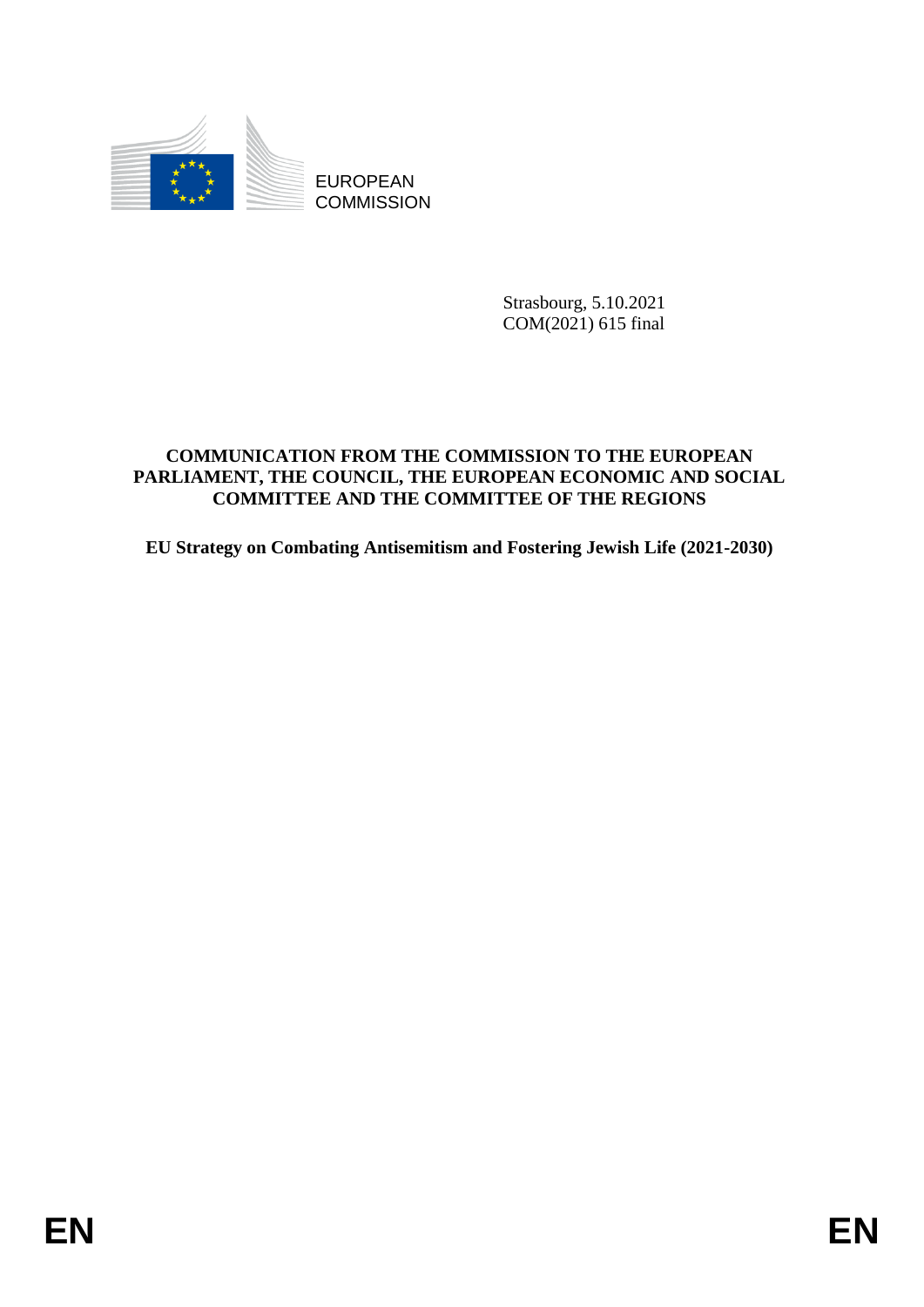*'Because antisemitism strikes at the heart of our values: humanity, religious freedom, equality. Antisemitism is a poison for our society. It is up to all of us to fight it. To prevent it. And to eradicate it.'* 

> **― Ursula von der Leyen, President of the European Commission** Brussels, 3 February 2021

*'The hate that begins with Jews never ends with Jews. We make a great mistake if we think antisemitism is a threat only to Jews. It is a threat, first and foremost, to Europe and to the freedoms it took centuries to achieve.'*

> **― Rabbi Jonathan Sacks** European Parliament, 27 September 2016

#### **TOWARDS AN EU FREE FROM ANTISEMITISM**

European Jews and Jewish communities have been contributing to the social, political, economic, scientific and cultural development of Europe for over two millennia and are an inextricable part of Europe's identity. From Gustav Mahler to Sigmund Freud, Hannah Arendt and Simone Veil, Jewish people have enriched Europe's cultural, intellectual and religious heritage.

At the same time, antisemitism has been present in Europe for centuries, manifesting in the form of expulsions, persecutions and pogroms, which culminated in the Holocaust, an indelible stain on European history and erased Jewish life and heritage in many parts of the continent. The European Union has its historical roots in the Second World War and the unequivocal commitment of Europeans to ensure that such atrocities never happen again.

However, antisemitism did not end with the Holocaust. Generations after the end of the Shoah<sup>1</sup>, antisemitism is worryingly on the rise, in Europe and beyond.

The European Union is founded on the values of respect for human dignity, freedom, democracy, equality, the rule of law and respect for human rights, including the rights of persons belonging to minorities. It stands unequivocally against all forms of hatred and discrimination on any ground, racial or ethnic origin, religion or belief, gender, sexual orientation, age or disability.

Antisemitism is incompatible with Europe's core values. It represents a threat not only to Jewish communities and to Jewish life, but to an open and diverse society, to democracy and the European way of life. The European Union is determined to put an end to it.



**.** 

### **Every second European** considers **antisemitism as a problem**.

**Nine out of ten Jews** consider that **antisemitism has increased** in their country.

**85% Jews** consider **antisemitism** to be a **serious problem<sup>2</sup> .**

 $1$  Shoah is the Hebrew word for 'catastrophe', while Holocaust derives from the Greek word for 'completely burnt offering'. This Strategy will use both terms. [https://aboutholocaust.org/en/facts/what-is-the-difference](https://aboutholocaust.org/en/facts/what-is-the-difference-between-holocaust-and-shoah)[between-holocaust-and-shoah.](https://aboutholocaust.org/en/facts/what-is-the-difference-between-holocaust-and-shoah)

<sup>2</sup> [Eurobarometer 484: Perceptions of antisemitism, January 2019](https://europa.eu/eurobarometer/surveys/detail/2220) and Experiences and perceptions of antisemitism Second survey on discrimination and hate crime against Jews in the EU, 2018 [\(Second FRA](https://fra.europa.eu/sites/default/files/fra_uploads/fra-2018-experiences-and-perceptions-of-antisemitism-survey_en.pdf)  [Survey 2018\)](https://fra.europa.eu/sites/default/files/fra_uploads/fra-2018-experiences-and-perceptions-of-antisemitism-survey_en.pdf).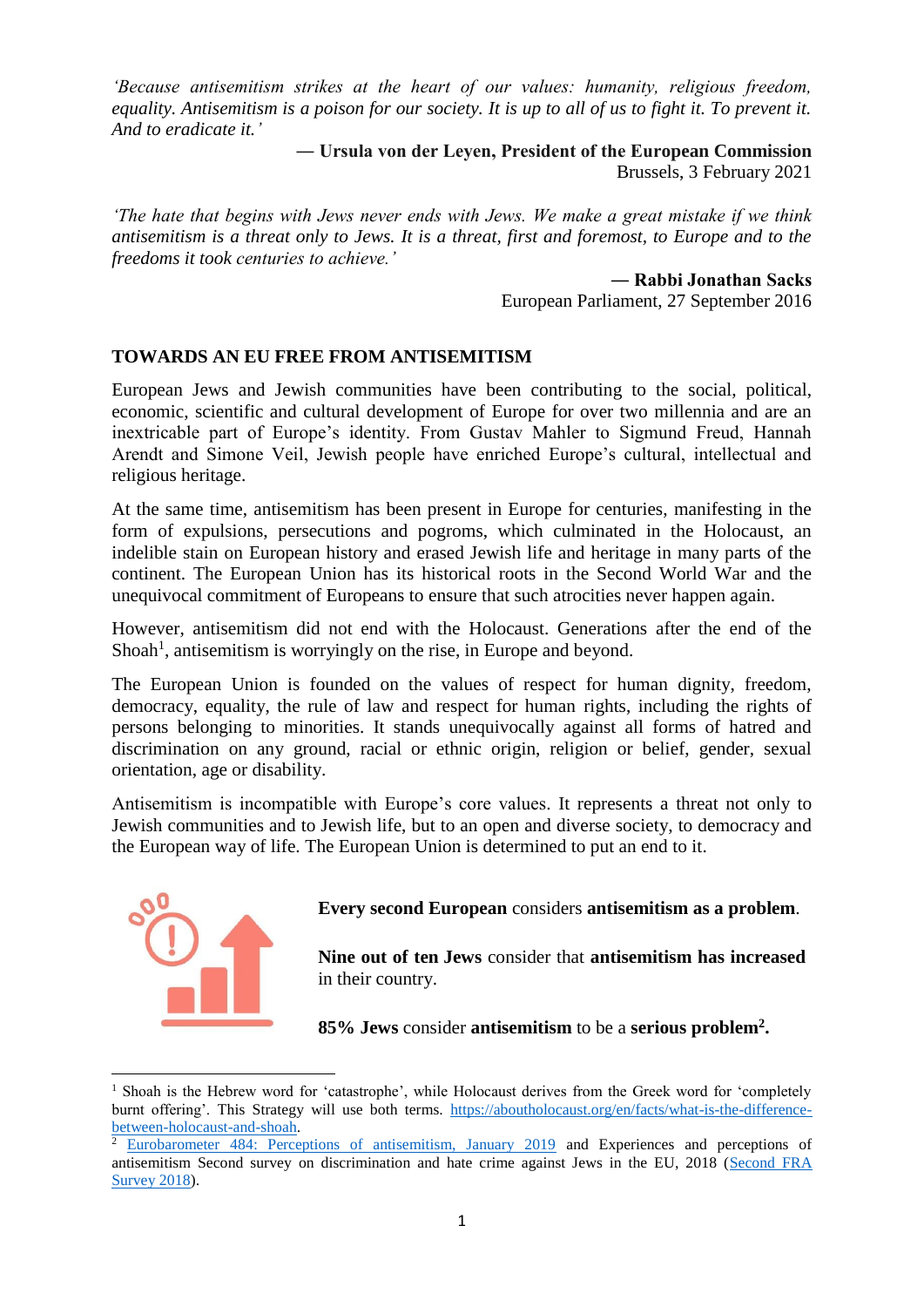Contemporary antisemitism occurs in many forms, old and new: from online hate speech to hate crimes and attacks on Jewish people, their properties and institutions, to desecration of synagogues, cemeteries and memorials. It occurs in the daily lives of Jewish people in the form of casual remarks or actions at work, private conversations, in public places, in the media, sports and culture or when Jewish people are practicing their religion. Antisemitism manifests itself as racial, ethnic or religious discrimination, stereotyping and hatred of Jews and people perceived as Jewish. It can lead to violent and lethal attacks such as those on the Ozar Hatorah school in Toulouse in 2012, the Jewish Museum in Brussels in 2014, the Hypercasher in Paris in 2015, or on the Synagogue in Halle in 2019.

In addition, the COVID-19 pandemic has shown how old antisemitic prejudices can resurge and fuel new conspiracy myths and hatred online and offline. Jewish people have been one of the most attacked communities during the pandemic; they have been unjustifiably blamed for creating the virus and for developing vaccines to make a profit<sup>3</sup>. This is compounded by comparisons of pandemic measures with policies that led to the genocide of the Jewish people<sup>4</sup> that minimise and trivialise the experiences of Holocaust victims and survivors<sup>5</sup>.

While hate speech and violence are easily identifiable, widespread ignorance and indifference in our society allows antisemitism to flourish and even grow, if left unaddressed. We all have a responsibility to continuously inform and educate the young and the old. This is especially true as the generations who experienced the Holocaust are almost gone, making it even more difficult to pass on the first-hand experience and the essential lessons to the next generations.

### **Jewish life in the EU in the 21st century**

**.** 

Before the Second World War, an estimated 9.5 million Jewish people lived in Europe. Six million Jews were systematically murdered by the Nazis and their collaborators in the Holocaust. Nowadays, the Jewish population in the EU is estimated to be up to 1.5 million people<sup>6</sup>.

Today, Jewish life across Europe is vibrant again. Over the past decades, many European countries have witnessed a revival of Jewish life and culture. Jewish identity has been strengthened and is an integral part of European society. However, due to the increasing number of antisemitic attacks<sup>7</sup>, fear among Jewish communities<sup>8</sup> has also increased and further security measures for Jewish premises have been necessary.

In recent years, the Jewish population in the EU has been declining, due in large part to migration to outside of the  $EU^9$ . This is linked to several factors<sup>10</sup>, in particular to security

<sup>&</sup>lt;sup>3</sup> [Coronavirus and the plague of antisemitism,](https://cst.org.uk/data/file/d/9/Coronavirus%20and%20the%20plague%20of%20antisemitism.1586276450.pdf) Community Security Trust, 2021.

<sup>&</sup>lt;sup>4</sup> For example by wearing a yellow Star of David stating 'unvaccinated' in letters resembling the Hebrew alphabet.

<sup>5</sup> [The rise of antisemitism online during the pandemic -](https://op.europa.eu/en/publication-detail/-/publication/d73c833f-c34c-11eb-a925-01aa75ed71a1/language-en) A study of French and German content, June 2021.

<sup>6</sup> The size of Jewish communities in the Member States varies widely. Around half a million Jews live in France, while the smallest communities only count a few thousand or sometimes even a few hundred members, often still as a consequence of the Holocaust.

[Jews in Europe at the turn of the Millennium. Population trends and estimates](https://www.jpr.org.uk/documents/JPR_2020.Jews_in_Europe_at_the_turn_of_the_Millennium.pdf) by Sergio DellaPergola and Daniel Staetsky, JPR European Jewish Demography Unit, October 2020.

<sup>&</sup>lt;sup>7</sup> [Antisemitism: Overview of antisemitic incidents recorded in the European Union 2009-2019,](https://fra.europa.eu/sites/default/files/fra_uploads/fra-2020-antisemitism-overview-2009-2019_en.pdf) by the European Union Agency for Fundamental Rights (FRA).

<sup>8</sup> In 2013, 33% of respondents said they worry about being physically attacked. In 2018, this increased to 40%. 'Discrimination and hate crime against Jews in EU Member States: experiences and perceptions of antisemitism', 2013 [\(First FRA Survey 2013\)](https://fra.europa.eu/sites/default/files/fra-2013-discrimination-hate-crime-against-jews-eu-member-states-0_en.pdf); [\(Second FRA Survey 2018\)](https://fra.europa.eu/sites/default/files/fra_uploads/fra-2018-experiences-and-perceptions-of-antisemitism-survey_en.pdf).

<sup>&</sup>lt;sup>9</sup> [Are Jews leaving Europe?,](https://jpr.org.uk/publication?id=4821) by Daniel Staetsky, JPR Report, January 2017.

<sup>&</sup>lt;sup>10</sup> [International Migration of Jews](https://urldefense.com/v3/__https:/www.researchgate.net/publication/348686333_INTERNATIONAL_MIGRATION_OF_JEWS__;!!DOxrgLBm!Ucg0DMk6iOzx8zrAlRj33TPO68yRgIy0EGIrPv0Xf9V9yudLIZVlQSYALt4EWTymtDT0hNM$) by Sergio DellaPergola, 2007.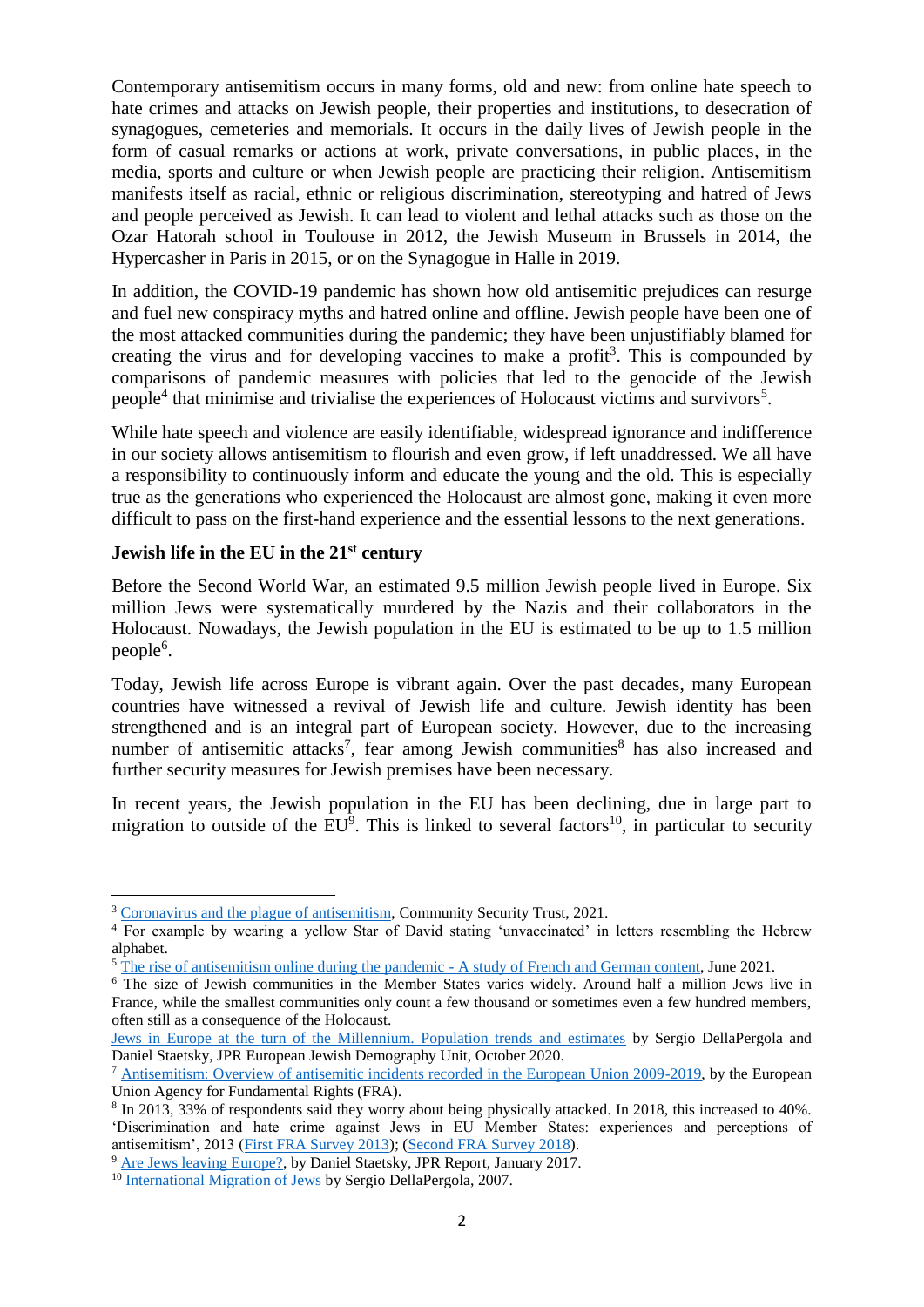concerns, as well as to the perceived lack of determination of some governments to address antisemitism<sup>11</sup> and the politicisation of public debates around Jewish customs and traditions.

### **Stepping up the fight against antisemitism**

For the past 20 years, antisemitism has been addressed as part of the European Union's work tackling racism<sup>12</sup>. Given the significant rise of antisemitism, the efforts in addressing it have accelerated in recent years and the fight against antisemitism has been brought to the forefront of the EU political agenda. In 2015, the European Commission appointed the firstever Coordinator on combating antisemitism and fostering Jewish life. In June 2017, the European Parliament adopted a resolution on combating antisemitism<sup>13</sup> and in December 2018, the Council adopted a Declaration on the fight against antisemitism<sup>14</sup>. To support the implementation of the Declaration the Commission set up an ad-hoc Working Group on combating antisemitism<sup>15</sup>, bringing together Member States and Jewish communities. In December 2019, the fight against antisemitism became part of the portfolio of the Commission Vice-President for Promoting our European Way of Life, signalling the intention to address it as a cross-cutting priority. In December 2020, the Council adopted a further Declaration centred on mainstreaming the fight against antisemitism across policy areas<sup>16</sup>. This has been strengthened by the adoption of a series of strategies fostering a Union of Equality package through an intersectional lens<sup>17</sup>.

The persistence and increase of antisemitism requires a stronger response at EU level. With this strategy, the first of its kind, the Commission is determined to significantly step up the fight against antisemitism and help create an inclusive society based on equality and respect, to ensure a good perspective for the future of Jews in Europe.

This strategy is based on a wide consultation<sup>18</sup> of relevant stakeholders. The Commission invites EU institutions, Member States, international organisations and all civil society actors and citizens to **commit to a future free from antisemitism in the EU and beyond.** The Commission will engage in a regular dialogue with the European Parliament and with Member States' national parliaments to encourage renewed action on combating antisemitism and fostering Jewish life. In full respect of national competences, this strategy sets out the policy framework for the Commission for the period 2021-2030 and aims to support and encourage cooperation between Member States and all stakeholders.

Crucially, this strategy seeks to go beyond responding to antisemitism alone and step up action to actively prevent and combat it in all its forms and to ensure that Jewish life continues to thrive in an inclusive and diverse EU. The strategy comprises three pillars:

 $\overline{a}$ <sup>11</sup> 70% of respondents in the [Second FRA Survey 2018](https://fra.europa.eu/sites/default/files/fra_uploads/fra-2018-experiences-and-perceptions-of-antisemitism-survey_en.pdf) believe that the government in their country does not combat antisemitism effectively.

<sup>&</sup>lt;sup>12</sup> Following the adoption of Racial Equality and Employment Equality Directives in 2000, Commission President Prodi called a dedicated high-level conference in 2004 "Europe, against antisemitism for a Union of diversity". In the same year, the European Monitoring Centre on Racism and Xenophobia (EUMC) developed a working definition of antisemitism that later on formed the basis for the International Holocaust Remembrance Alliance (IHRA) working definition of antisemitism.

<sup>13</sup> [European Parliament resolution of 1 June 2017 on combating antisemitism.](https://www.europarl.europa.eu/doceo/document/TA-8-2017-0243_EN.html)

<sup>&</sup>lt;sup>14</sup> [Council Declaration on the fight against antisemitism,](https://data.consilium.europa.eu/doc/document/ST-15213-2018-INIT/en/pdf) 6 December 2018.

<sup>&</sup>lt;sup>15</sup> [European Commission's work on combating antisemitism.](https://ec.europa.eu/info/policies/justice-and-fundamental-rights/combatting-discrimination/racism-and-xenophobia/combating-antisemitism_en)

<sup>&</sup>lt;sup>16</sup> [Council Declaration on mainstreaming the fight against antisemitism across,](https://www.consilium.europa.eu/media/47065/st13637-en20.pdf) 2 December 2020.

<sup>&</sup>lt;sup>17</sup> Since 2020: the Gender equality strategy (2020-2025), the Anti-Racism action plan (2020-2025), the Roma strategic framework for equality, inclusion and participation (2020-2030), the LGBTIQ equality strategy (2020- 2025), the Strategy for the rights of persons with disabilities (2021-2030). In addition, the European Commission established a Task Force on Equality and appointed an anti-racism coordinator.

<sup>&</sup>lt;sup>18</sup> This strategy is based on a [wide consultation](https://ec.europa.eu/info/law/better-regulation/have-your-say/initiatives/13068-Strategy-on-combating-antisemitism-and-fostering-Jewish-life-in-the-EU_en) including national and regional authorities, Jewish communities and organisations, independent experts and researchers, FRA, international organisations, and other stakeholders (See Summary Report [here\)](https://ec.europa.eu/info/files/summary-report-feedback-roadmap-eu-strategy-combating-antisemitism-and-fostering-jewish-life_en).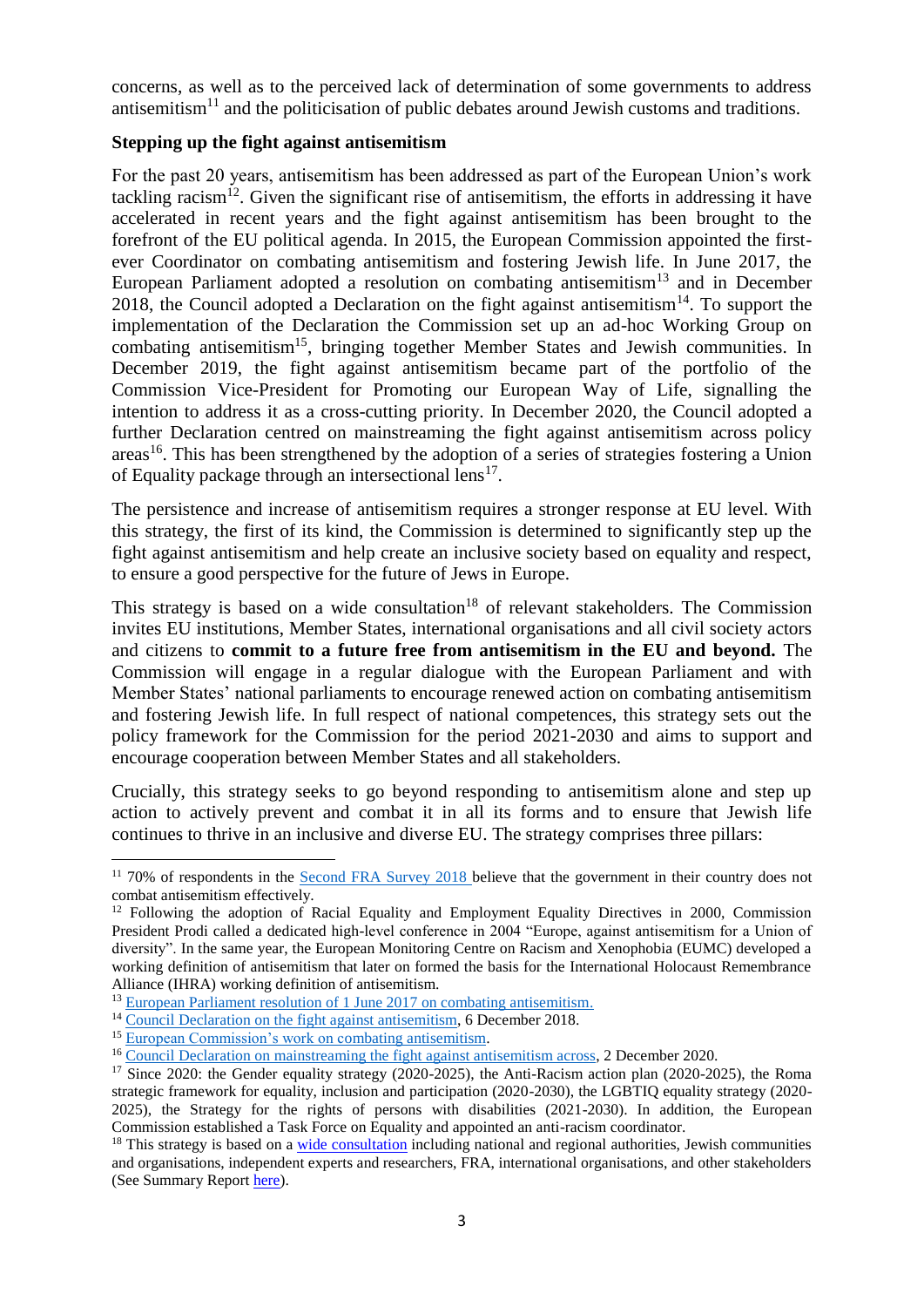### **1 – Preventing and combating all forms of antisemitism**

### **2 – Protecting and fostering Jewish life in the EU**

#### **3 – Education, research and Holocaust remembrance**

This strategy also seeks to place the EU firmly in the lead of the **global fight against antisemitism**, complementing measures within the EU with international efforts along all the three pillars.

All forms of hatred undermine the value of a person and are incompatible with what the EU stands for. This strategy is part of the Commission's efforts on combating all forms of hatred, discrimination and racism. It complements the EU anti-racism action plan 2020-2025, as racism can also be combined with discrimination and hatred on other grounds, including religion or belief. This needs to be taken into account through an intersectional approach<sup>19</sup> to truly pave the way towards an EU free from antisemitism and fostering Jewish life in all of its diversity and achieve concrete improvements for the Jewish people and their future in Europe. In specific instances, this strategy will also take note of the commonalities between the experience of discrimination of Jewish people and other ethnic or religious minorities.

## **I. PREVENTING AND COMBATING ALL FORMS OF ANTISEMITISM**

*'Let us remember: what hurts the victim most is not the cruelty of the oppressor but the silence of the bystander.'*

#### **― Elie Wiesel**

Contemporary antisemitism can be found in radical and fringe groups espousing right-wing, left-wing or Islamist extremism, it can hide behind anti-Zionism, but it can also be found in the centre of society<sup>20</sup>. Antisemitic speech and behaviour can be open or veiled, conscious or unconscious. Antisemitism can take the form of illegal acts, which are punishable under EU and national law. Manifestations of antisemitism might include Israel-related antisemitism<sup>21</sup>, the most common form of antisemitism encountered online by Jews in Europe today<sup>22</sup>. Longstanding antisemitic conspiracy myths and disinformation, while not necessarily illegal, are harmful. They perpetuate prejudices and stereotypes and can lead to discrimination, marginalisation, radicalisation and hate crime.

Since 2017, the Commission has been using the non-legally binding working definition of antisemitism of the International Holocaust Remembrance Alliance (IHRA definition)<sup>23</sup> as a practical guidance tool and a basis for its work to combat antisemitism<sup>24</sup>. The IHRA

<sup>19</sup> See, for instance, Graham, D. and Boyd, J., ["Understanding more about antisemitic hate crime: Do the](https://tandis.odihr.pl/handle/20.500.12389/22404)  [experiences, perceptions and behaviours of European Jews vary by gender, age and religiosity?](https://tandis.odihr.pl/handle/20.500.12389/22404)" - Institute for Jewish Policy Research, 2017.

<sup>&</sup>lt;sup>20</sup> For more information on perpetrators of antisemitism, see [Second FRA Survey 2018.](https://fra.europa.eu/sites/default/files/fra_uploads/fra-2018-experiences-and-perceptions-of-antisemitism-survey_en.pdf)

<sup>&</sup>lt;sup>21</sup> Terminology used by many stakeholders, in line with the IHRA definition, e.g. accusing Jewish citizens of being more loyal to Israel, or to the alleged priorities of Jews worldwide, than to the interests of their own nations; claiming that the existence of a State of Israel is a racist endeavour; holding Jews collectively responsible for actions of the state of Israel.

 $22$  79% of European Jews feel blamed for something done by the State of Israel. 69% say the Arab-Israeli conflict impacts on feeling of safety [\(Second FRA Survey 2018\)](https://fra.europa.eu/sites/default/files/fra_uploads/fra-2018-experiences-and-perceptions-of-antisemitism-survey_en.pdf).

<sup>23</sup> The definition states: *Antisemitism is a certain perception of Jews, which may be expressed as hatred toward Jews. Rhetorical and physical manifestations of antisemitism are directed toward Jewish or non-Jewish individuals and/or their property, toward Jewish community institutions and religious facilities*. The [IHRA](https://www.holocaustremembrance.com/resources/working-definitions-charters/working-definition-antisemitism)  [definition](https://www.holocaustremembrance.com/resources/working-definitions-charters/working-definition-antisemitism) includes a number of illustrative examples.

<sup>&</sup>lt;sup>24</sup>The IHRA definition was endorsed by the  $2018$  and  $2020$  Council Declarations and the European Parliament [Resolution](https://www.europarl.europa.eu/doceo/document/TA-8-2017-0243_EN.html) of 1 June 2017. It is used for education, training and unmasking antisemitism and has no bearing on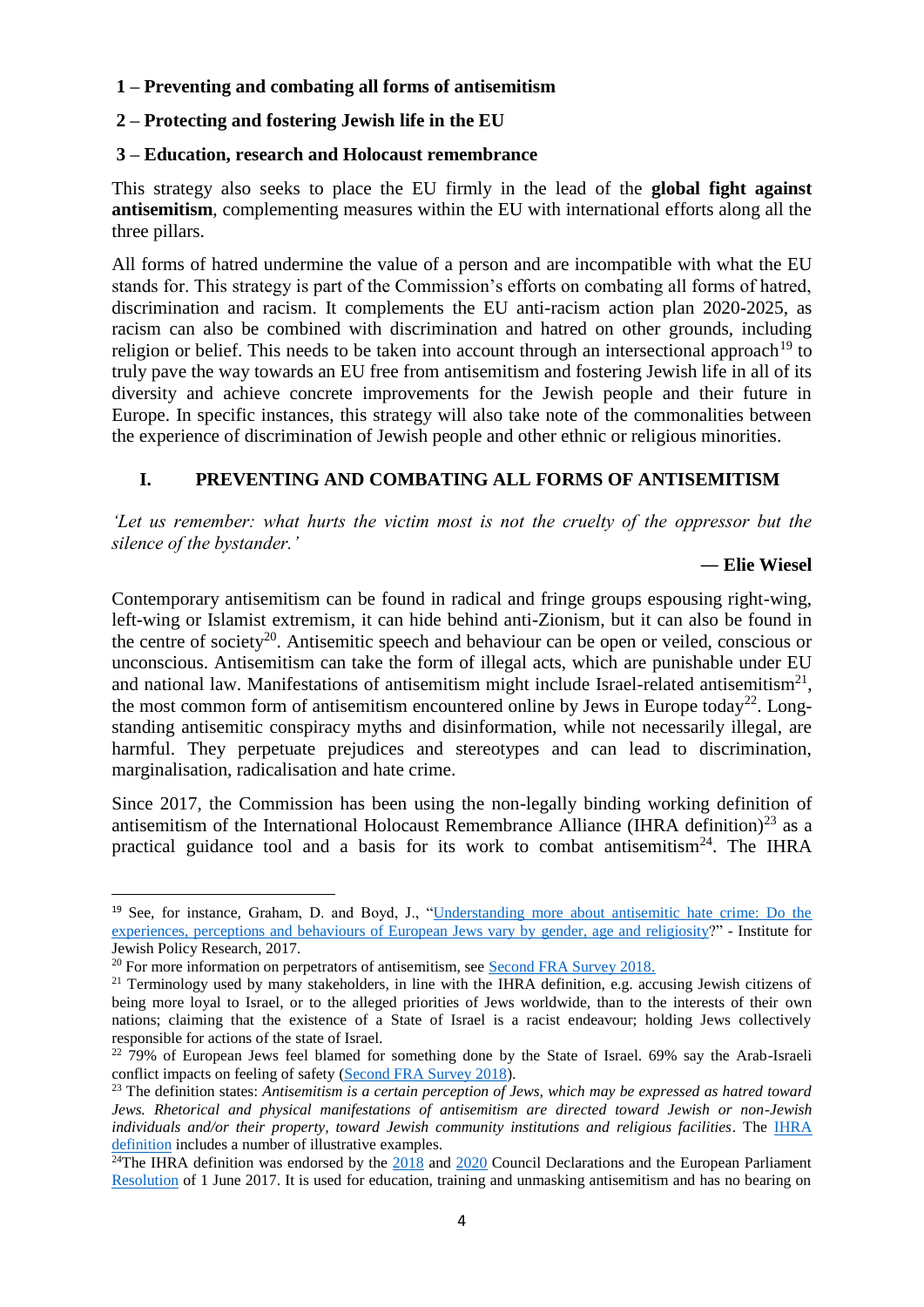definition is the benchmark for promoting a rights-based and victim-centred approach<sup>25</sup>. In January 2021, the Commission in cooperation with the IHRA published the *Handbook for the practical use of the IHRA working definition of antisemitism*<sup>26</sup>, which provides an overview of good practices from across Europe on the use of the definition by international organisations, national administrations, civil society and Jewish communities<sup>27</sup>.

## **1.1. Fighting antisemitism across policy areas and mobilising EU funds**

Addressing antisemitism is a complex challenge. Its multi-faceted manifestations and its prevalence across the social and political spectrum call for a comprehensive response, ranging from a solid legal framework that is properly enforced, to security aspects, to education and inclusion policies, to name a few.

The Commission will therefore take the fight against antisemitism systematically into consideration when developing policies, legislation and funding programmes, and invites other EU institutions to cooperate on strengthening mainstreaming tools and practices. In addition, Member States have already committed to prevent and fight all forms of antisemitism through new national strategies, or measures under existing national strategies and/or action plans on preventing racism, xenophobia, radicalisation and violent extremism<sup>28</sup>. To have an impact, these strategies need to include targeted actions and be supported with the appropriate funding. The adoption of the IHRA definition<sup>29</sup> and the appointment of special envoys or coordinators by all Member States are also necessary steps for effective action at national level.

A reinforced involvement of civil society organisations and Jewish communities is key for the strategy to be successful. The Commission aims to enhance active cooperation with them and provide financial support for initiatives in all areas covered by the strategy.

Targeted actions will be pursued through a wide variety of EU funding programmes<sup>30</sup>, in particular, the **citizens, equality, rights and values (CERV)** programme<sup>31</sup>, which with a budget of **EUR 1.55 billion is the largest funding EU programme ever to promote fundamental rights.** In addition, relevant actions will be supported through EU programmes such as the Justice programme, Horizon Europe, Creative Europe, Erasmus+, the Internal Security Fund, the cohesion policy funds, the Neighbourhood, Development and International Cooperation Instrument (NDICI), and the Instrument for Pre-accession Assistance (IPA). Furthermore, through the Technical Support Instrument, the Commission can fund structural reforms in Member States, including on a multi-country basis, to enhance cooperation and build on best practices in the fight against discrimination and antisemitism.

All Member States' actions undertaken for the implementation of EU funds need to fully respect the principle of non-discrimination. In particular, the Charter of Fundamental Rights of the EU, which prohibits any discrimination based, among others, on racial or ethnic origin,

EU or national legal definitions determining to what extent a behaviour or speech would constitute illegal discrimination, hate speech, biased motivation for a hate crime or illegal manifestations of antisemitism.

<sup>&</sup>lt;sup>25</sup> Other definitions of antisemitism have been developed recently, such as the Nexus Document (2020) and the Jerusalem Declaration on Antisemitism (2021).

<sup>&</sup>lt;sup>26</sup> Handbook for the practical use of the IHRA working definition of antisemitism.

<sup>&</sup>lt;sup>27</sup> The [General Policy Recommendations on preventing and combating Antisemitism](https://rm.coe.int/rec-09rev-2021-028-en/1680a3c141) published by the Council

of Europe's Commission against Racism (ECRI) on 14 September 2021 can also serve as useful reference. <sup>28</sup> [Council Declaration on mainstreaming the fight against antisemitism across,](https://www.consilium.europa.eu/media/47065/st13637-en20.pdf) 2 December 2020.

<sup>&</sup>lt;sup>29</sup> [EU Member States that have already adopted or endorsed the IHRA definition:](https://www.holocaustremembrance.com/resources/working-definitions-charters/working-definition-antisemitism/adoption-endorsement) Austria, Belgium, Bulgaria, Cyprus, Czechia, Germany, Greece, Spain, France, Hungary Italy, Lithuania, Luxembourg, the Netherlands, Romania, Sweden, Slovakia and Slovenia.

<sup>30</sup> Under the current multi-annual financial framework for 2021-2027.

<sup>31</sup> [C\(2021\) 2699 final;](https://ec.europa.eu/info/sites/default/files/c_2021_2699_f1_commission_implementing_decision_en_v3_p1_1177590.pdf) [CERV Programme.](https://ec.europa.eu/info/funding-tenders/opportunities/portal/screen/programmes/cerv)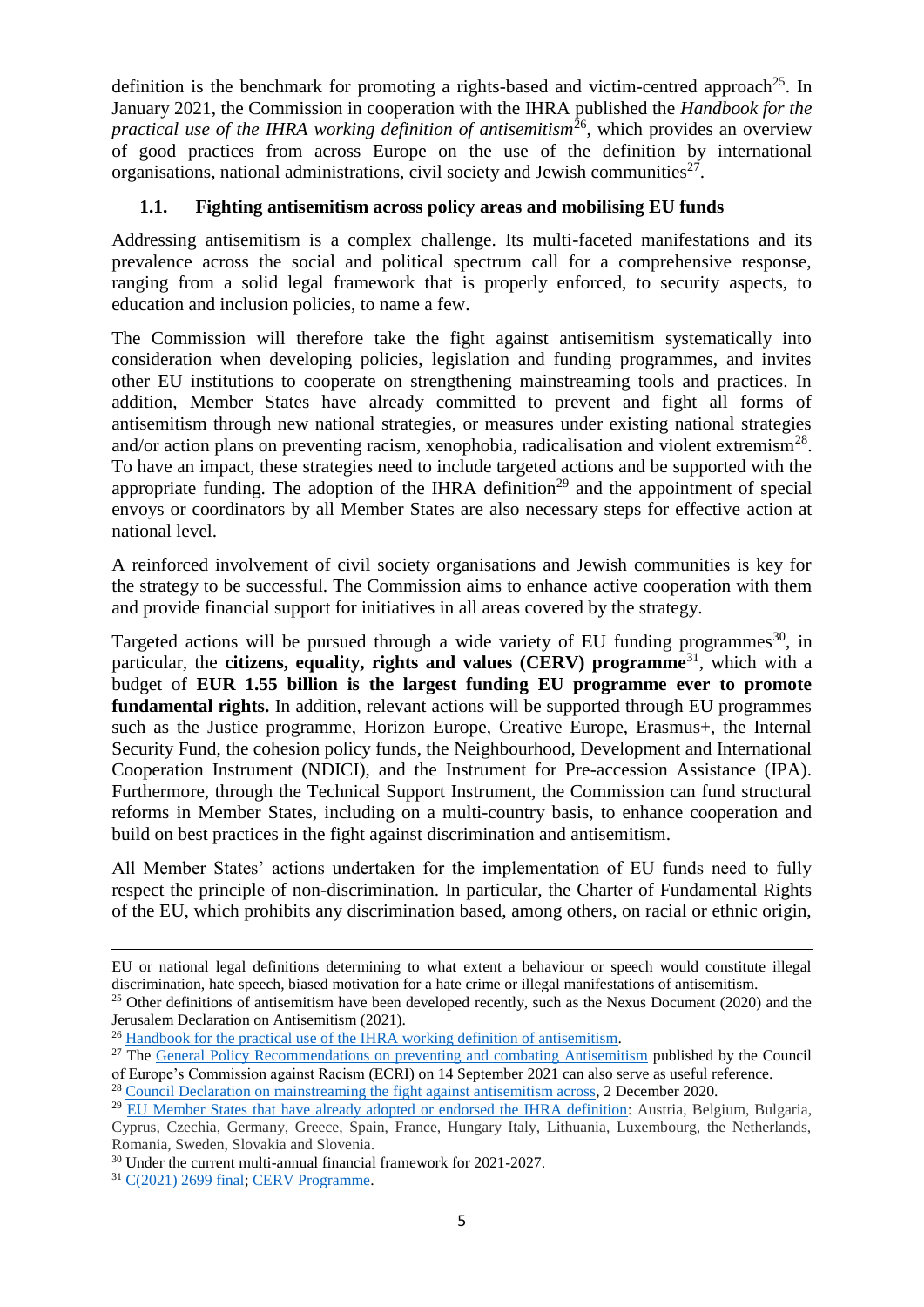religion or belief, must be respected throughout the preparation, implementation, monitoring, reporting and evaluation of the programmes. In case of violation of EU anti-discrimination rules, including discrimination of Jewish people on the grounds of their religion or ethnicity, funding may be suspended. The Commission and the Member States monitor the respect of these rules for all EU-funded programmes.

To support the implementation of this strategy and help coordinate Member States' efforts the Commission will formalise the ad hoc **Working Group on combating antisemitism** as a permanent structure that brings together Member States, Jewish communities' representatives and other stakeholders.

The EU Agency for Fundamental Rights (FRA) will also support the EU and Member States with evidence, assistance and expertise when monitoring the implementation of this strategy and national strategies or action plans on combating antisemitism.

## *Key actions:*

## **The Commission will:**

- Organise an annual **civil society forum on combating antisemitism**, bringing together representatives from the Commission and Jewish communities, civil society and other stakeholders to create links and maximise the effect of joint actions and EU funding.
- Support Member States' efforts in **designing and implementing national strategies** on combating antisemitism or discrimination, through the Technical Support Instrument<sup>32</sup> and assess them by end 2023.

### **Member States are encouraged to:**

- **Develop national strategies** by end 2022 on combating antisemitism, or include measures in their national action plans against racism, and provide **sufficient funding** to implement them.
- **Adopt and use the IHRA definition of antisemitism** and encourage local authorities, regions, cities, and other institutions and organisations to do the same.
- **Appoint special envoys/coordinators** on combating antisemitism and fostering Jewish life.

## **1.2. Combating antisemitic hate speech and hate crime**

Jewish people are the main target of crimes committed on an antisemitic bias<sup>33</sup>. However, rhetorical and physical manifestations of antisemitism can be directed towards non-Jewish individuals as well $^{34}$ .

 $\overline{a}$ <sup>32</sup> [Regulation \(EU\) 2021/240.](https://eur-lex.europa.eu/eli/reg/2021/240)

<sup>&</sup>lt;sup>33</sup> The Antisemitism: Overview o<u>f antisemitic incidents recorded in the European Union 2009-2019</u> shows that Member States record thousands of officially recorded incidents every year, as do civil society organisations working in the area.

<sup>&</sup>lt;sup>34</sup> In line with the [IHRA definition of antisemitism.](https://www.holocaustremembrance.com/resources/working-definitions-charters/working-definition-antisemitism)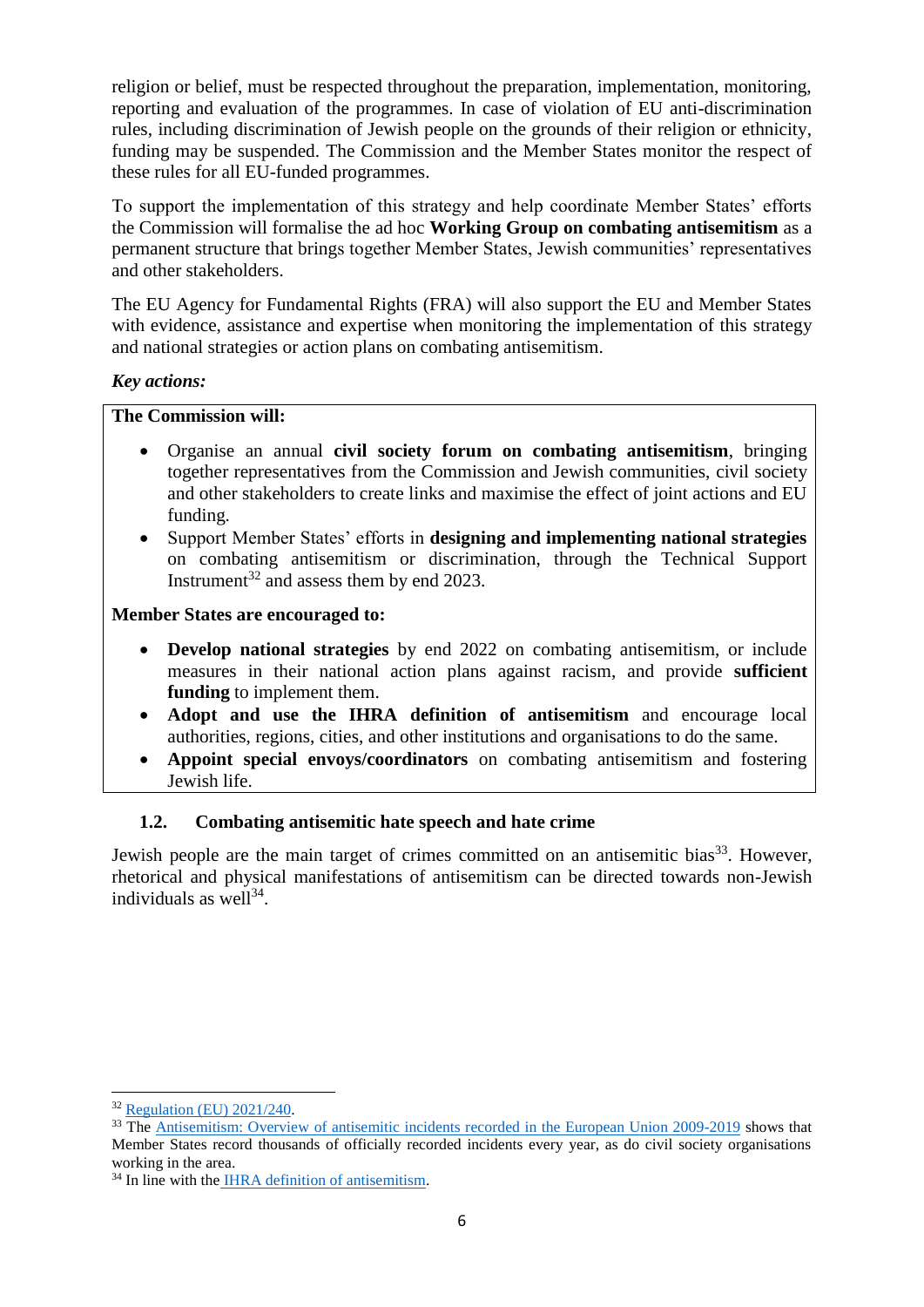

**71% of Jewish people** who sometimes **carry or display items that could identify them as Jewish avoid doing** so at least occasionally<sup>35</sup>.

**44% of young Jewish Europeans** have experienced antisemitic harassment<sup>36</sup>.



The **EU Framework Decision on combating racism and xenophobia by means of criminal law** <sup>37</sup> provides a strong legal framework to combat antisemitic hate crimes and hate speech, including public condoning, denial or gross trivialisation of the Holocaust in a manner likely to incite to violence or hatred. Its full and correct transposition is a priority for the Commission<sup>38</sup>. Law enforcement and the judiciary play a crucial role in effectively implementing legislation on hate speech and hate crime (including the Framework Decision) and safeguarding the rights of victims. To further strengthen the legal framework, in 2021 the Commission will introduce an initiative to extend the list of 'EU crimes' to cover hate crime and hate speech<sup>39</sup>.

The Commission supports Member States through the **High Level Group on combating racism and xenophobia and other forms of intolerance**<sup>40</sup> and cooperates with the EU Agency for Law Enforcement Training (CEPOL),  $FRA<sup>41</sup>$ , the European Judicial Training Network (EJTN), Member States and civil society organisations to **develop training and capacity-building** for law enforcement and the judiciary, improve hate crime recording and data collection, as well as to encourage victims to report hate crime and strengthen cooperation between law enforcement and Jewish communities.

The **EU strategy on victims' rights (2020-2025)**<sup>42</sup> aims to ensure that victims of crime, including of antisemitic hate crimes, can fully rely on their rights and be protected against secondary victimisation<sup>43</sup>. Support structures for victims of antisemitic incidents across **Europe are often inadequate**. Member States are encouraged to set up integrated and targeted specialist support services for the most vulnerable victims, including for victims of antisemitic hate crime. They should also ensure specific training on non-discrimination for police and others coming into contact with victims of antisemitic hate crime.

<sup>&</sup>lt;sup>35</sup> [Second FRA Survey 2018.](https://fra.europa.eu/sites/default/files/fra_uploads/fra-2018-experiences-and-perceptions-of-antisemitism-survey_en.pdf)

<sup>36</sup> [Young Jewish Europeans: perceptions and experiences of antisemitism](https://fra.europa.eu/sites/default/files/fra_uploads/fra-2019-young-jewish-europeans_en.pdf)*,* FRA, 2019.

<sup>37</sup> [Council Framework Decision 2008/913/JHA of 28 November 2008](https://eur-lex.europa.eu/legal-content/EN/TXT/?uri=CELEX%3A32008F0913)

<sup>&</sup>lt;sup>38</sup> Since October 2020, the Commission has launched several infringements proceedings to ensure the full and correct transposition of the Framework Decision by Member States.

<sup>39</sup> In Article 83 TFEU.

<sup>40</sup> https://ec.europa.eu/newsroom/just/items/51025/en

<sup>&</sup>lt;sup>41</sup> Encouraging hate crime reporting - [The role of law enforcement and other authorities,](https://fra.europa.eu/sites/default/files/fra_uploads/fra-2021-hate-crime-reporting_en.pdf) FRA, 2021.

<sup>42</sup> [COM\(2020\) 258 final.](https://eur-lex.europa.eu/legal-content/EN/TXT/?uri=CELEX%3A52020DC0258)

 $43$  Secondary victimisation can be defined as negative consequences for victims that may result from their participation in criminal proceedings, including victims' exposure to contacts with their perpetrators, judicial authorities and/or the general public.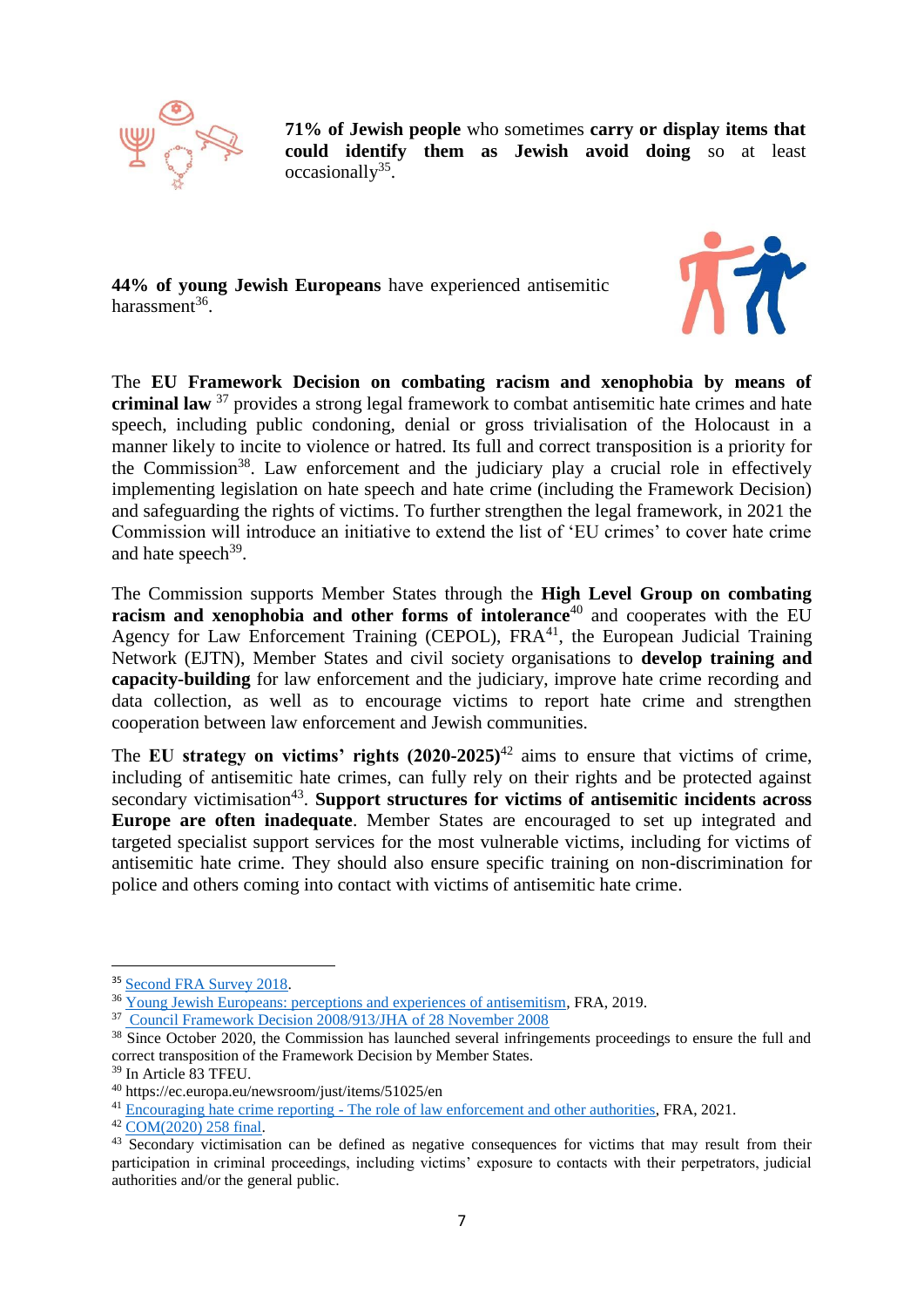The Commission will continue to monitor the implementation of the **Victims' Rights Directive**<sup>44</sup>, which ensures that all victims of crime have rights, including access to specialist support services and protection measures that correspond to their individual needs and vulnerability. With the **European judicial training strategy for 2021-2024**<sup>45</sup> **,** the Commission supports the training of justice professionals to ensure that EU legislation is correctly applied and that professionals are equipped with the relevant skills. The Commission will also support the **development of trainings as well as materials on antisemitism** and make them available on the 'European Training Platform'<sup>46</sup> of the European e-Justice Portal. With the **EU Strategy on the rights of the child**<sup>47</sup>, the Commission aims to mainstream children's rights across EU policies, to better protect children who are victims of discrimination, including based on religion or belief.

**Reliable and comparable data on antisemitic incidents** are crucial to assess the spread of antisemitism in Europe and to tackle it effectively<sup>48</sup>. Recording of reported incidents is often inconsistent as Member States use different methodologies and data can therefore not be compared. Within the High Level Group on combating racism and xenophobia, **the FRA will help Member States improve and align their methodologies** for recording and collecting data on hate crime, including on antisemitism.

Underreporting is a challenge: 79% of Jewish people surveyed did not report their most serious antisemitic incident to any organisation<sup>49</sup>. In this regard, Member States should make it easier for victims of antisemitic hate crime and hates speech to report incidents, offering a variety of channels, so as to increase the level of reporting and improve the recording of such incidents.

### *Key actions:*

#### **The Commission will:**

- Support organisations and projects to combat and **record antisemitic hate speech and hate crime** through the CERV programme.
- Assist Member States in ensuring that **integrated and targeted support services** are available and accessible to victims of antisemitic hate crime, including through EU funding.
- Enhance support to **training programmes and capacity-building activities on tackling antisemitism for justice and law enforcement professionals***,* including through the European Judicial Training Network (EJTN) and the EU Agency for Law Enforcement Training (CEPOL).

#### **Members States are encouraged to:**

- Swiftly complete the **transposition and implementation of the Framework Decision** on combating racism and xenophobia and prosecute antisemitic hate speech and hate crime in line with EU and national legislation.
- Closely coordinate with the EJTN and CEPOL and cooperate with civil society organisations on **training activities** to tackle antisemitism.

<sup>44</sup> [Directive 2012/29/EU.](https://eur-lex.europa.eu/legal-content/EN/TXT/?uri=CELEX:32012L0029)

<sup>45</sup> [COM\(2020\) 713 final.](https://ec.europa.eu/info/sites/default/files/2_en_act_part1_v4_0.pdf)

<sup>46</sup> [The European Training Platform \(ETP\).](https://e-justice.europa.eu/european-training-platform/)

<sup>47</sup> [COM\(2021\) 142 final.](https://eur-lex.europa.eu/legal-content/EN/TXT/HTML/?uri=CELEX:52021DC0142&from=en)

<sup>&</sup>lt;sup>48</sup> [Germany](https://www.report-antisemitism.de/) and the [UK](https://cst.org.uk/) fund NGOs that record antisemitic incidents using methodology agreed with the police.

These NGOs are linked with the Jewish community structures and contribute to official police statistics.

<sup>49</sup> [Second FRA Survey 2018.](https://fra.europa.eu/en/publication/2018/experiences-and-perceptions-antisemitism-second-survey-discrimination-and-hate)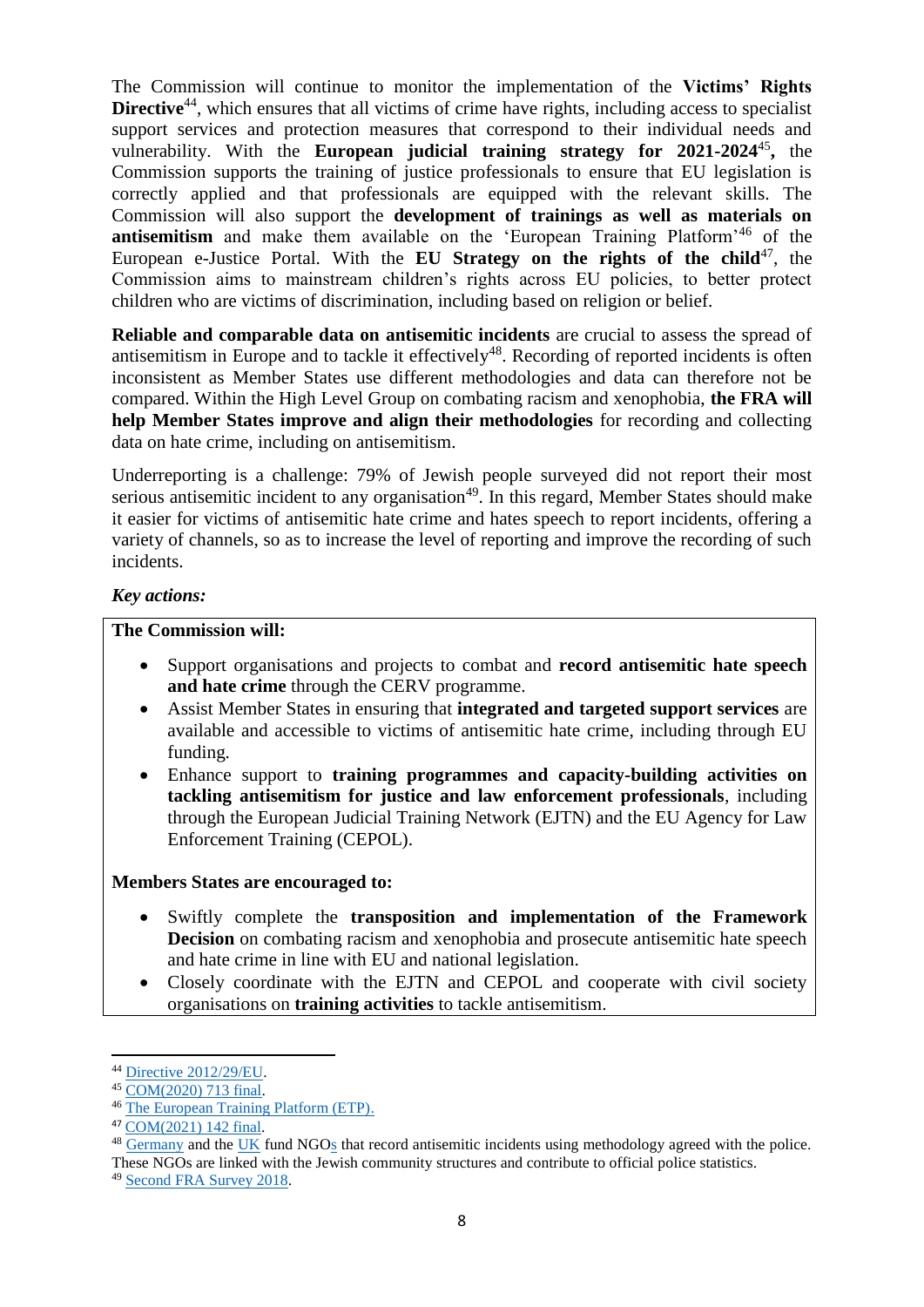### **1.3. Tackling antisemitism online**

Antisemitism is widespread online<sup>50</sup> and can lead to radicalisation and physical attacks. Antisemitic speech – both online and offline – that incites violence and hatred is criminalised under the Framework Decision on combating racism and xenophobia. Antisemitic stereotypes, conspiracy myths and disinformation, although not necessarily illegal, are harmful. Since the start of the COVID-19 pandemic, antisemitism on the internet has risen sharply<sup>51</sup>. To tackle this problem effectively, more information is needed on how antisemitic content travels online and on the backgrounds and motivations of those sharing such content. New and innovative methods to address discrimination and antisemitic cyberhate also need to be found.

**Nazi-related symbols, memorabilia and literature** as well as contemporary permutations of them are easily accessible online. Displaying and selling such products may constitute hate speech under national laws implementing the Framework Decision when publicly inciting hatred and violence. However, even if this is not the case, such online availability may perpetuate Nazi ideology and stimulate an antisemitic subcultures. Dialogue with industry and IT companies needs to be strengthened, building on the experience of the Code of Conduct on countering illegal hate speech online, to ensure their cooperation in avoiding the display and/or sale of such items.

The **Audiovisual Media Services Directive<sup>52</sup>** stipulates that Member States ensure that video-sharing platform providers take appropriate measures to protect the general public from audiovisual content and from commercial communications containing incitement to violence or hatred, including antisemitic content. The proposal for a **Digital Services Act<sup>53</sup>** sets out clear, harmonised due-diligence obligations for online platforms, including noticeand-action procedures for illegal content and products, empowering users to report hate speech in an easy and effective way. In addition, with regard to very large online platforms, the proposal focuses on addressing remaining gaps that allow for illegal and harmful behaviours online, in particular against vulnerable groups.

The **Code of conduct on countering illegal hate speech online<sup>54</sup>** is a voluntary collaboration between the Commission and IT companies to prevent the spread of illegal including antisemitic hate speech. To facilitate integrated action by EU Member States targeting groups and individuals spreading hate and terrorist content online, Europol coordinates European-wide action days targeting online racist and xenophobic hate speech<sup>55</sup> and online terrorist and violent extremist content, including antisemitic content.

Under the **action plan on disinformation**<sup>56</sup> and the **European democracy action plan<sup>57</sup> the** Commission and the EEAS will continue to pay specific attention to analysing and responding to campaigns of disinformation, hate speech, incitement to violence and extremist rhetoric, including through the EEAS East StratCom Task Force. In addition, the **Code of** 

<sup>50</sup> 89% of European Jews surveyed consider antisemitism to be the biggest problem online, with 80% saying that antisemitic statements were the most common toxic language they encountered. [\(Second FRA Survey 2018,](https://fra.europa.eu/sites/default/files/fra_uploads/fra-2018-experiences-and-perceptions-of-antisemitism-survey_en.pdf)). Jews are a major target of toxic language online (ranging from 6.3% to 27.9% of the cases depending on the platform). Study: [Heroes and scapegoats,](https://op.europa.eu/nl/publication-detail/-/publication/49e2ecf2-eae9-11eb-93a8-01aa75ed71a1/language-en) 2021.

<sup>&</sup>lt;sup>51</sup> [The rise of antisemitism online during the pandemic](https://op.europa.eu/en/publication-detail/-/publication/d73c833f-c34c-11eb-a925-01aa75ed71a1/language-en) study found a seven-fold increase in antisemitic postings on French language accounts, and over a 13-fold increase on German ones during the pandemic.

<sup>52</sup> [Directive 2010/13/EU.](https://eur-lex.europa.eu/legal-content/EN/ALL/?uri=celex%3A32010L0013)

<sup>53</sup> [COM\(2020\) 825 final.](https://eur-lex.europa.eu/legal-content/en/TXT/?qid=1608117147218&uri=COM%3A2020%3A825%3AFIN)

<sup>54</sup> [The Code of conduct on countering illegal hate speech online.](https://ec.europa.eu/info/policies/justice-and-fundamental-rights/combatting-discrimination/racism-and-xenophobia/eu-code-conduct-countering-illegal-hate-speech-online_en)

<sup>55</sup> [Stopping Hate Speech Online: Europol Coordinates First Europe-Wide Action Day,](https://www.europol.europa.eu/newsroom/news/stopping-hate-speech-online-europol-coordinates-first-europe-wide-action-day) 5 November 2020.

<sup>56</sup> [JOIN\(2018\) 36 final.](file:///C:/Users/SCHNUKA/AppData/Local/Microsoft/Windows/INetCache/Content.Outlook/A0I3GEHD/eu-communication-disinformation-euco-05122018_en.pdf%20(europa.eu))

<sup>57</sup> [COM\(2020\) 790 final.](https://eur-lex.europa.eu/legal-content/EN/TXT/PDF/?uri=CELEX:52020DC0790&from=EN)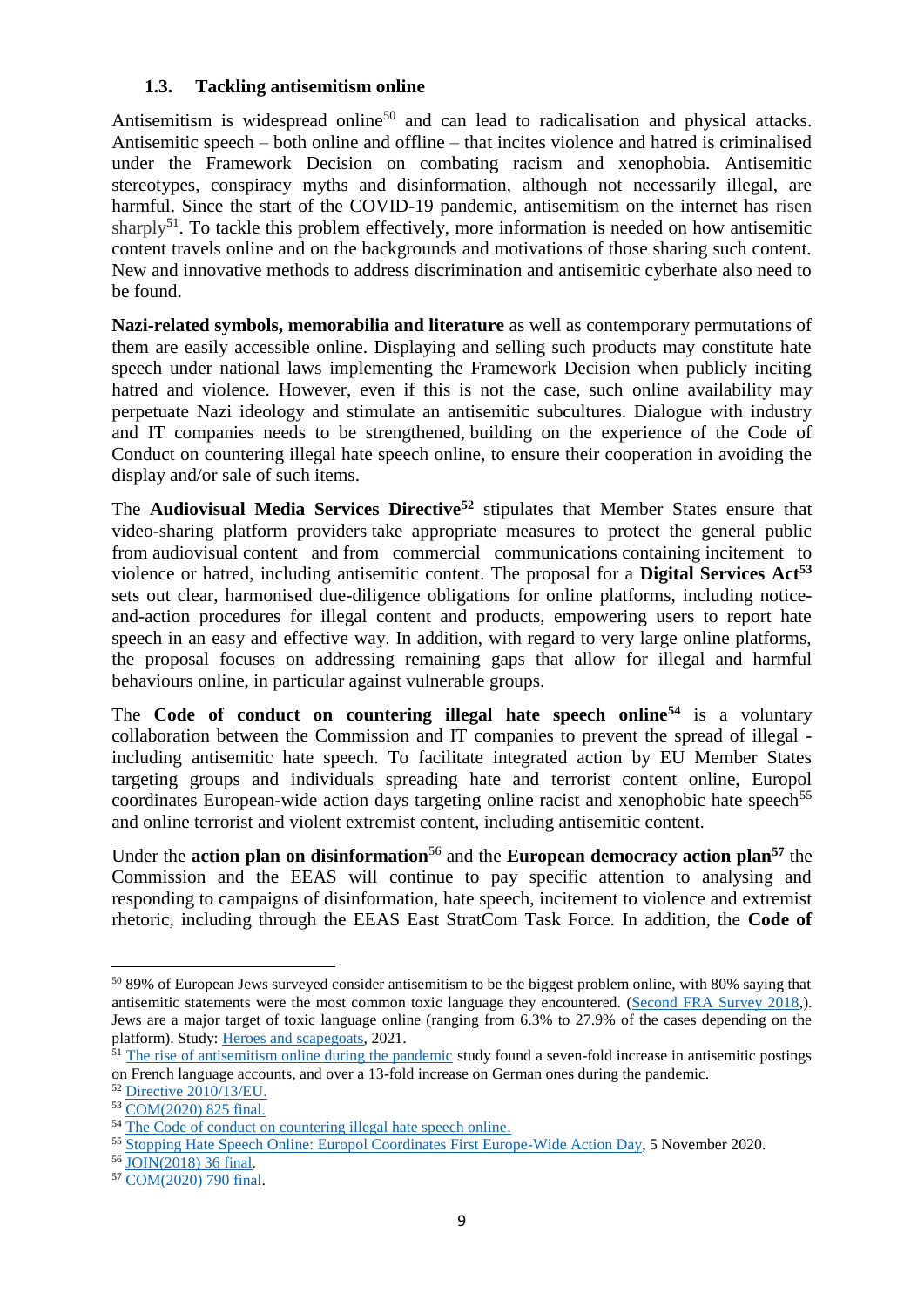**Practice on Disinformation**<sup>58</sup> is being strengthened<sup>59</sup>, also contributing to better fighting antisemitism online. Civil society organisations work closely with the Commission and online platforms to apply the Code of conduct and the Code of Practice.

New technologies bring new opportunities to improve people's lives, but can also exacerbate discrimination and amplify harmful content online, including antisemitic content. The **Artificial Intelligence (AI) Act<sup>60</sup>** aims to prevent high-risk AI systems from propagating discrimination and bias, including antisemitic hatred. AI algorithms can also be used to reinforce positive messages and counter-narratives by bringing experts together to address antisemitism, conspiracy myths and Holocaust denial or distortion online.

## *Key actions:*

## **The Commission will:**

- Strengthen the fight against online antisemitism by supporting the establishment of a **Europe-wide network of trusted flaggers and Jewish organisations,** in line with the Code of conduct. It will also support the European Digital Media Observatory and its national hubs to **increase the capacity of their fact-checkers** on disinformation and will work with independent organisations to develop **counternarratives,** including in non-EU languages.
- Organise a **Hackathon** to facilitate exchanges between experts to develop new innovative ways to address antisemitism in the online and digital environment.
- Cooperate with industry and IT companies to **prevent the illegal display and sale of Nazi-related symbols, memorabilia and literature** online.
- Conduct a **comprehensive data analysis** to better understand the spread of antisemitism online, how it travels and expands.
- Address antisemitic hate speech in the upcoming updated **Better internet for kids strategy.**

## **Member States are encouraged to:**

- **Support, including financially, civil society organisations** in combating antisemitic hate speech, disinformation and conspiracy myths online, in relevant languages.
- **Strengthen the capacity** of national law enforcement and judicial authorities to prosecute online hate speech.

# **1.4. Combating antisemitic discrimination**

Jewish people risk experiencing discrimination, in particular when they can be identified as being Jewish, i.e. by wearing a *kippah* or a Star of David necklace or when speaking openly about their Jewish identity. They may be at risk of discrimination when applying for a job or at work and in other areas such as education, health or housing. EU law prohibits discrimination based on racial or ethnic origin, religion or belief, including antisemitism. In particular, the **Racial Equality Directive**<sup>61</sup> offers protection for Jewish people against discrimination (including harassment) based on 'racial or ethnic origin' in certain areas of

1

<sup>58</sup> [The Code of Practice on Disinformation.](https://digital-strategy.ec.europa.eu/en/policies/code-practice-disinformation)

<sup>59</sup> [COM\(2021\) 262 final.](https://eur-lex.europa.eu/legal-content/EN/TXT/?uri=CELEX:52021DC0262&qid=1632411257186)

<sup>60</sup> [COM\(2021\) 206 final.](https://eur-lex.europa.eu/legal-content/EN/TXT/HTML/?uri=CELEX:52021PC0206&from=EN)

<sup>61</sup> [Directive 2000/43/EC.](https://eur-lex.europa.eu/legal-content/EN/TXT/PDF/?uri=CELEX:32000L0043&from=GA)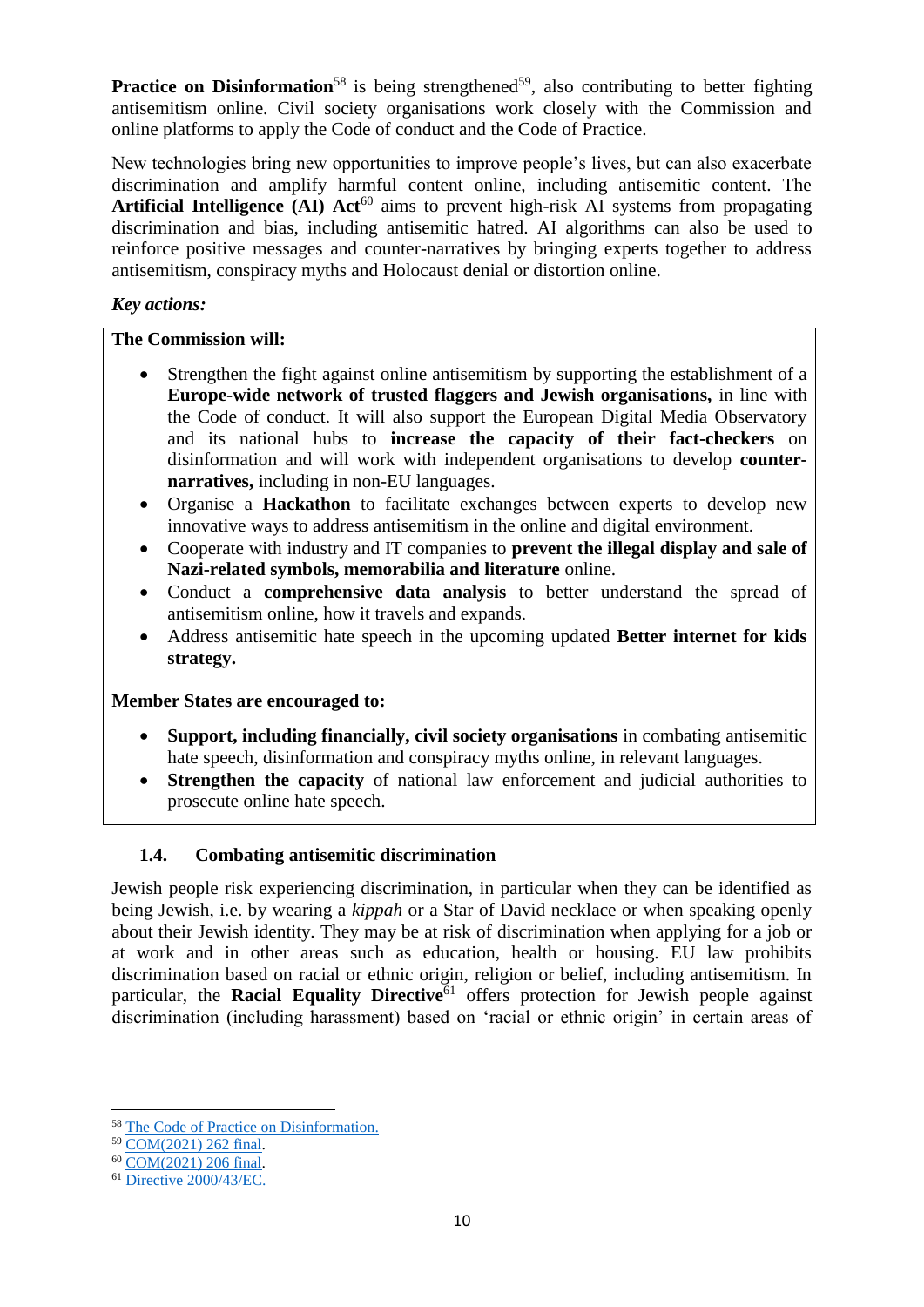life<sup>62</sup> and the **Employment Equality Directive**<sup>63</sup> offers protection for Jewish people against discrimination or harassment on the grounds of religion or belief in the area of employment.

**National equality bodies** promote, analyse, monitor and support equal treatment. By 2022, the Commission will propose new legislation to strengthen their role. Diversity Charters encourage organisations to develop and implement diversity and inclusion policies at the workplace. The EU Platform of Diversity Charters has been set up to allow existing charters to exchange and share experience and good practices<sup> $64$ </sup>. They should also systematically address the specific challenges of identifying and combating antisemitism at the workplace.

**Equality data** relating to Jewish people are relatively scarce due to the sensitivity of collecting data based on racial or ethnic origin, religion or belief, and because European Jews are a rather small group which leads to less available aggregated data from larger surveys. The EU High Level Group on Non-discrimination, Equality and Diversity, through a dedicated subgroup, supports Member States in gathering data to help analyse the state of equality, in full respect of fundamental rights<sup>65</sup>. Furthermore, the Commission will carry out a series of actions to address racial and ethnic stereotypes with the media, civil society and representatives of people with a minority racial or ethnic background and will launch an action to ensure a consistent approach to equality data collection, in particular as regards data disaggregated by racial or ethnic origin<sup>66</sup>.

## *Key actions:*

#### **The Commission will:**

- Propose **binding standards for national equality bodies** by 2022 and cooperate with **Equinet<sup>67</sup>** and equality bodies to increase their knowledge about antisemitism.
- Support Member States in **designing and implementing reforms** aimed at tackling discrimination in schools in general – and antisemitism in particular – within the Technical Support Instrument, including on a multi-country basis in order to facilitate stronger cooperation and build on best practices.
- Include data related to antisemitism and Jewish people in the EU into the **collection and use of equality data** on the grounds of racial or ethnic origin and religion or belief.

## **Member States are encouraged to:**

- Ensure that **national equality bodies are adequately equipped** to ensure that incidents of antisemitic discrimination are properly addressed and reported.
- **Address antisemitic discrimination** in all areas, including, education and training, employment, health and housing through targeted actions such as training and awareness raising.

# **1.5. The European Commission leading by example**

As part of its own human resources strategy, the Commission will continue to strive for an **inclusive and diverse working environment<sup>68</sup> free from antisemitism**, through diversity

 $62$  Employment and vocational training, social protection, including social security, social advantages, education, and access to and supply of goods and services, including housing.

<sup>63</sup> [Directive 2000/78/EC.](https://eur-lex.europa.eu/legal-content/EN/TXT/?uri=celex%3A32000L0078)

<sup>64</sup> [EU Platform of Diversity Charters](https://ec.europa.eu/info/policies/justice-and-fundamental-rights/combatting-discrimination/tackling-discrimination/diversity-management/eu-platform-diversity-charters_en)

<sup>65</sup> [Subgroup on Equality Data, FRA, 2019.](https://fra.europa.eu/en/project/2019/subgroup-equality-data)

<sup>66</sup> Anti-racism action [plan, COM\(565\) final.](https://ec.europa.eu/info/sites/default/files/a_union_of_equality_eu_action_plan_against_racism_2020_-2025_en.pdf)

<sup>&</sup>lt;sup>67</sup> European Network of Equality Bodies.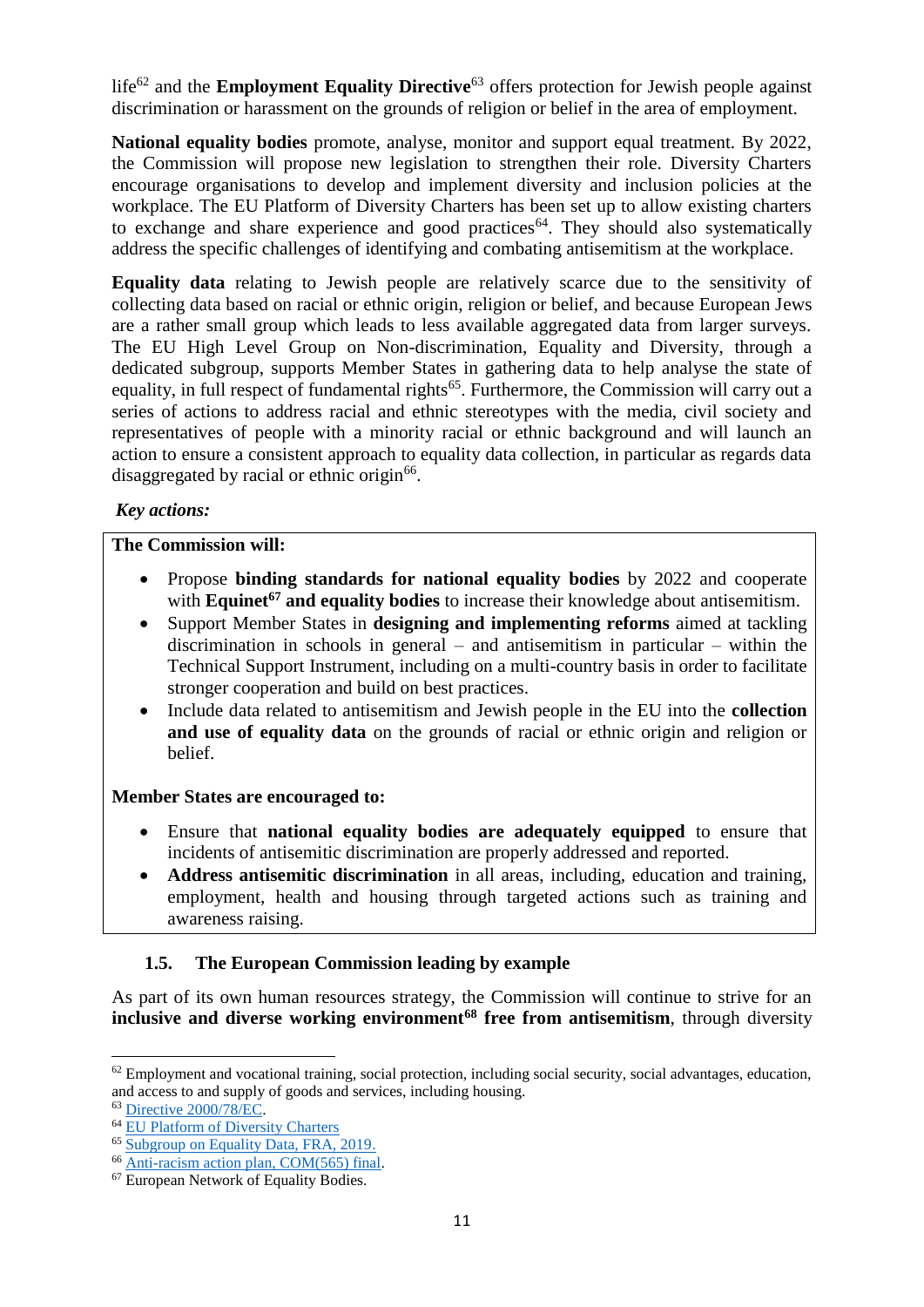and equality policies that prevent harassment, discrimination and any form of racism. In particular, it will continue to raise awareness among its staff on antisemitism and how to combat it, and increase understanding of Jewish life and culture, including as part of a general focus on core European values such as respect for minority groups. Training will also cover unconscious biases including those based on perceptions of religion or belief. The Commission will continue to mark the Holocaust with internal staff events and awareness raising initiatives and continue to host the annual Euro-Chanukah $^{69}$  to recognise diversity among staff. The Commission invites the other EU institutions to also take steps to foster diversity and inclusion in their respective workplaces.

## *Key actions:*

## **The Commission will:**

- Continue to pursue a **zero tolerance approach to incidents of antisemitism** within the institution, using the IHRA definition as reference.
- Provide **training for targeted staff** such as human resources professionals to recognise antisemitism based on the IHRA definition and organise study visits when relevant, for instance to Israel.
- Encourage the use of flexible **working arrangements** to accommodate a religious holiday observance for all its staff.
- Invite the European schools to ensure that all pupils learn about Jewish life in Europe, the Holocaust and antisemitism, and **mark the annual International Holocaust Remembrance Day,** including by potential visits to memorial sites.

# **II. PROTECTING AND FOSTERING JEWISH LIFE IN THE EU**

*'I'm afraid I've lived long enough to see things that I thought History would have finally discarded, but they were only dormant.'*

## **― Liliana Segre (Shoah survivor)**

For Jews to participate fully in European life, it is essential that they feel safe and secure. Yet, security is the key concern for the Jewish community<sup>70</sup>. 38% of Jews have considered emigrating because they do not feel safe as Jews in the  $EU<sup>71</sup>$ .



**One-third (34%) of Jews avoid visiting Jewish events or sites at** least occasionally because **they would not feel safe there** or on the way there $72$ .

Several lethal terrorist attacks across Europe have shown that Jewish premises are not always adequately protected. Although it is the national authorities that are responsible for protecting all citizens, most Jewish communities and civil society organisations have had to invest significant funding in their own security measures.

<sup>&</sup>lt;sup>68</sup> The European Commission set up its own Diversity and Inclusion Office in November 2020.

<sup>69</sup> [The Jewish celebration of light.](https://www.chabad.org/holidays/chanukah/article_cdo/aid/4203685/jewish/What-Does-Chanukah-Actually-Mean.htm)

<sup>&</sup>lt;sup>70</sup> 47% of European Jews worry about becoming a victim of an antisemitic verbal insult or harassment and 40% about being physically attacked in the next 12 months. [\(Second FRA Survey 2018\)](https://fra.europa.eu/sites/default/files/fra_uploads/fra-2018-experiences-and-perceptions-of-antisemitism-survey_en.pdf)

<sup>71</sup> [Second FRA Survey 2018.](https://fra.europa.eu/sites/default/files/fra_uploads/fra-2018-experiences-and-perceptions-of-antisemitism-survey_en.pdf)

<sup>72</sup> [Second FRA Survey 2018.](https://fra.europa.eu/sites/default/files/fra_uploads/fra-2018-experiences-and-perceptions-of-antisemitism-survey_en.pdf)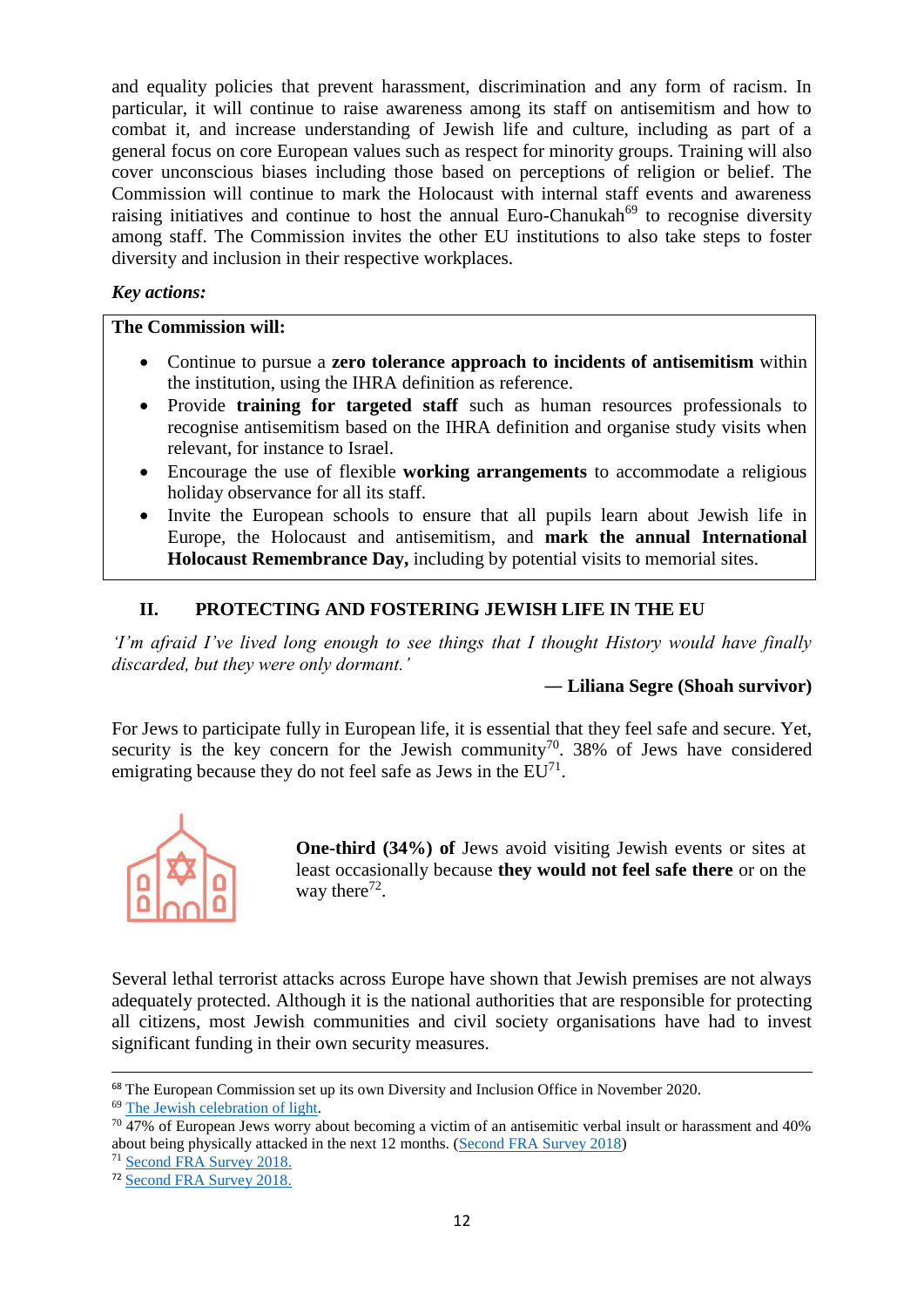## **2.1. Combating violent extremism and terrorism targeted against Jews**

The 2020-2025 **Security Union strategy**<sup>73</sup> aims to ensure security for everyone in the EU, in line with EU values and principles. The 2020 Counter-Terrorism Agenda<sup>74</sup> steps up the fight against terrorism and violent extremism and boosts the EU's resilience to terrorist threats.

Under the 2017 action plan to support the protection of public spaces including places of worship<sup>75</sup>, various guidance materials<sup>76</sup>, tools and training<sup>77</sup> were developed by the Commission to support the work of Member States and faith communities in this area. The June 2021 Council Conclusions on the protection of public spaces<sup>78</sup> underlined that places of worship demand specific protection measures.

Cooperation needs to be further strengthened between public authorities and faith-based leaders and congregations, including Jewish ones, to improve the level of security awareness and increase community engagement and resilience through trust-building activities. This will promote good practices and training in the protection of places of worship, which have increasingly been targeted by terrorist attacks. The Commission will also **organise a highlevel conference** on the protection of Jewish communities in the EU.

The Commission will continue to support Members States and Jewish communities in **strengthening the protection of places of worship** as part of its support for the protection of public spaces. The next call for proposals will be published in 2022 and will increase the total amount to EUR 24 million. The Commission, together with the European Union Intelligence and Situation Centre, will explore the possibility of **regular EU assessments of the specific threats to Jewish people, communities and places of worship**, in order to better understand, prevent, protect and respond to specific security risks.

To combat violent extremism, it is essential to strengthen our democratic societies and increase societal resilience to extremist ideologies. Antisemitism is encountered across the spectrum of extremist ideologies, from jihadism to violent right-wing extremism. Radicalisation, recruitment and preparation of terrorist attacks often take place online. The **Regulation on addressing the dissemination of terrorist content online<sup>79</sup>** tackles this by requiring online platforms to play a more active role in detecting such content and removing it within at most 1 hour.

## *Key actions:*

## **The Commission will:**

- Provide EU funding in support of projects focused on the **protection of public spaces and places of worship** and map, in cooperation with Member States, the existing national security and protection measures.
- Continue to finance **research and innovation activities**, primarily via the Horizon Europe programme, aiming at understanding the contemporary radicalisation trends, as well as the means and patterns to effectively prevent and respond to them.
- Step up its **operational support** for Member States and Jewish communities by providing training on security measures. This will include EU protective security

**<sup>.</sup>** <sup>73</sup> [COM\(2020\) 605 final.](https://eur-lex.europa.eu/legal-content/EN/TXT/?qid=1596452256370&uri=CELEX:52020DC0605)

<sup>74</sup> [COM\(2020\) 795 final.](https://ec.europa.eu/home-affairs/system/files/2020-12/09122020_communication_commission_european_parliament_the_council_eu_agenda_counter_terrorism_po-2020-9031_com-2020_795_en.pdf)

<sup>75</sup> [COM\(2017\) 612 final.](https://eur-lex.europa.eu/legal-content/EN/TXT/?uri=CELEX%3A52017DC0612)

<sup>76</sup> Guideline - [Building Perimeter Protection,](https://op.europa.eu/en/publication-detail/-/publication/6d7e5311-f7c3-11ea-991b-01aa75ed71a1/language-en) JRC, 2020.

 $77$  The Commission offers a yearly autumn school on the protection of public spaces for participants of religious communities.

<sup>78</sup> [Council Conclusions on the Protection of Public Spaces,](https://data.consilium.europa.eu/doc/document/ST-9545-2021-INIT/en/pdf) 7 June 2021.

<sup>79</sup> [Regulation \(EU\) 2021/784.](https://eur-lex.europa.eu/legal-content/EN/TXT/HTML/?uri=CELEX:32021R0784&from=EN)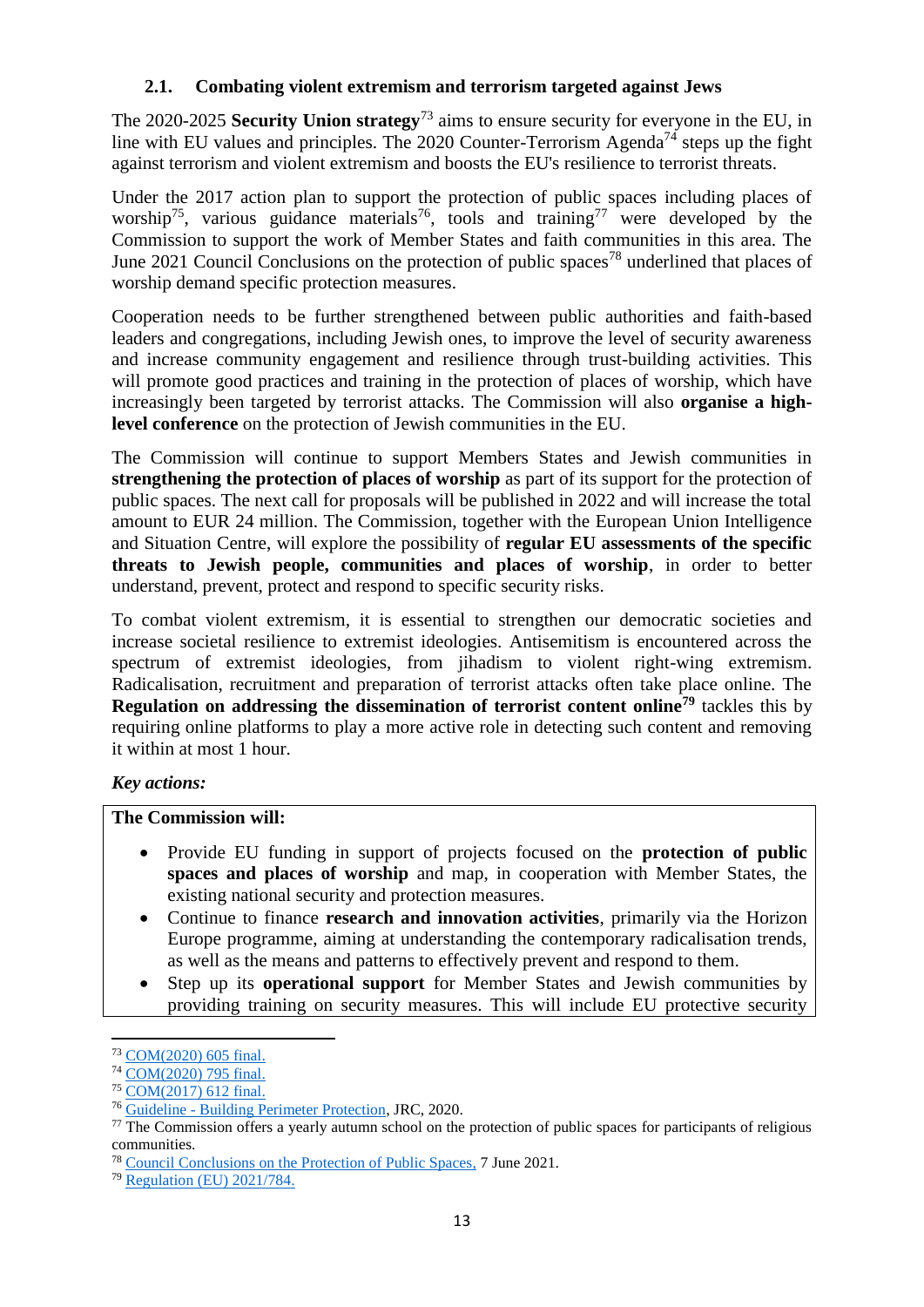advisors' visits to Member States to set up a **network of trainers** on the protection of places of worship.

- Identify through the **Radicalisation Awareness Network** the specific relevance and implications of antisemitism in its work on preventing and countering violent extremism.
- Closely **cooperate with Europol**, including its EU Internet Referral Unit, to combat online antisemitic terrorism and violent extremism, by taking action against groups and individuals spreading terrorist content online and to ensure **swift implementation of the terrorist content online Regulation.**
- Support the commemoration of **victims of terrorist attacks, including through digital victims' wall.**

## **Member States are encouraged to:**

- Adopt the necessary measures to **ensure the security of Jewish premises** and provide sufficient financial or other support, including with the support of the **EU Internal Security Fund-Police** national annual programmes.
- $\bullet$  Integrate and implement EU tools and guidance<sup>80</sup> on protection of places of **worship** as part of their national strategies on antisemitism.
- Make **use of Europol's support regarding counter-terrorism activities**, both online and offline, and related investigations, including those linked to racism, xenophobia and antisemitism.

# **2.2. Fostering Jewish life and freedom of religion or belief**

Jewish life is part of the EU's diversity. Jews can be secular, liberal, reform, agnostic, orthodox or ultra-orthodox; they may be Ashkenazi or Sephardi; they may have roots in the former Soviet Union, the Middle East, Central Asia, Africa and elsewhere. Many Jews are part of mixed families, further increasing their diversity of origins and beliefs<sup>81</sup>. However, despite the long-standing presence of Jews in Europe, people have scant **knowledge of Jewish life and Judaism.** Only 3% of Europeans feel 'very well informed' about Jewish history, customs and practices, while 68% say they are 'not informed'<sup>82</sup>. To dismantle prejudices and to achieve full recognition of **Jewish life as part of Europe's society**, awareness and knowledge of Jewish history and culture need to be increased among the general public<sup>83</sup>.

Jewish people express their Jewishness through specific cultural, traditional and religious practices, recalling their history and teaching lessons for future generations. One of these practices is the spring festival *TuBishvat* (New Year of Trees), a Jewish holiday dedicated to the preservation of nature on which trees are planted in celebration.

*Shechita*, the kosher slaughtering<sup>84</sup> of animals, is another example. In its judgment on ritual slaughtering of December 2020, the Court of Justice of the EU (CJEU)<sup>85</sup>, acknowledged that

**<sup>.</sup>** <sup>80</sup> E.g. the vulnerability assessment tool and the [EU Quick Guide to support the protection of places of worship.](http://www.comece.eu/dl/mMmlJKJKkLmoJqx4KJK/EU_Quick_Guide_to_support_the_protection_of_Places_of_Worship_May_2021_HL.pdf)

<sup>&</sup>lt;sup>81</sup> [Jews in Europe at the turn of the millennium: population trends and estimates](https://www.jpr.org.uk/documents/JPR_2020.Jews_in_Europe_at_the_turn_of_the_Millennium.pdf) by Sergio DellaPergola and Daniel Staetsky*,* European Jewish Demography Unit/JPR, 2020.

<sup>82</sup> [Eurobarometer 484: Perceptions of antisemitism, January 2019](https://europa.eu/eurobarometer/surveys/detail/2220)

<sup>&</sup>lt;sup>83</sup> For 82% of Jewish people in the EU a prohibition of circumcision would be a problem and for 69% a prohibition of traditional slaughter would be a problem [\(Second FRA Survey 2018\)](https://fra.europa.eu/sites/default/files/fra_uploads/fra-2018-experiences-and-perceptions-of-antisemitism-survey_en.pdf).

<sup>&</sup>lt;sup>84</sup> Traditional slaughter (Shechita) is the practice of kosher slaughtering of animals in the context of a prescribed practice for food-production purposes. For 69% of Jews prohibition of traditional slaughter would be a problem [\(Second FRA Survey 2018\)](https://fra.europa.eu/sites/default/files/fra_uploads/fra-2018-experiences-and-perceptions-of-antisemitism-survey_en.pdf).

<sup>85</sup> [Case](https://curia.europa.eu/jcms/upload/docs/application/pdf/2020-12/cp200163en.pdf) C-336/19; *Centraal Israëlitisch Consistorie van België and Others*, 17 December 2020.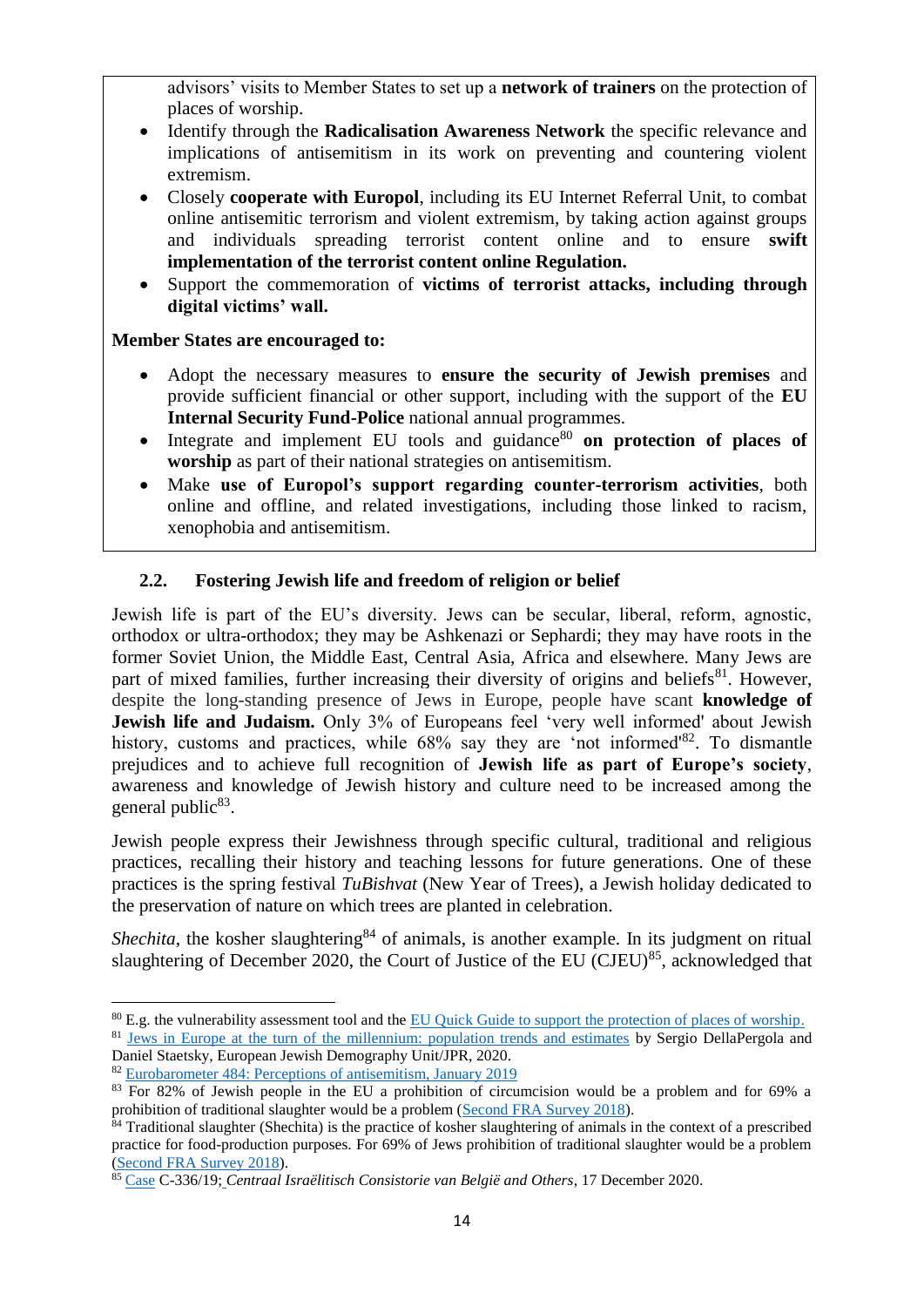Member States may adopt different rules based on the domestic context, while ensuring respect of Article  $10(1)$  of the Charter<sup>86</sup>, by striking a fair balance between respect for the freedom to manifest religion and the protection of animal welfare $87$ .

**Jewish life can flourish only within an inclusive society**, building on strong and trustful relations with other communities, including newcomers, in particular at local level. Culture can play an important role in developing an inclusive society. From music to cinema and the performing art, the cultural sector is a powerful force for promoting inclusion and fighting all forms of discrimination. The **Commission supports Jewish culture and art** through EU funding programmes, such as the Creative Europe programme, seeking to combat stereotypes - including about Jewish people - in European society.

**Sports and the media also have an important role to play** in fostering inclusion. In football, some national federations and clubs are already addressing antisemitic behaviours and incidents. The Commission will liaise closely with civil society initiatives and other relevant actors to strengthen the fight against antisemitism and racism in football in the upcoming cooperation arrangement with UEFA (2022-2024) and to address antisemitism in sports in general in cooperation with other partner organisations, including via social media campaigns. Stereotypes also occur in the media. While respecting the freedom of the press, the Commission will support **training for journalists** on recognising all forms of antisemitism and uncovering antisemitic biases in reporting.

## *Key actions:*

### **The Commission will:**

- Increase knowledge and understanding about Jewish life among the general public through an **awareness-raising campaign** in close cooperation with Jewish communities**,** including through **intercultural and interreligious dialogue** and activities**.**
- Foster links between the **Jewish tradition of planting trees** on the holiday of *TuBishvat*, including by school children, and the **EU pledge to plant 3 billion additional trees** under the [biodiversity and forest strategy for](https://ec.europa.eu/environment/strategy/biodiversity-strategy-2030_en) 2030, thereby raising mutual awareness and visibility<sup>88</sup>.
- Facilitate, the **exchange of practices** between public authorities and Jewish and Muslim communities regarding slaughter based on religious traditions, drawing on the experience of international organisations such as the UN, OSCE-ODIHR and the Council of Europe.
- Take action to combat antisemitism and foster Jewish life at **regional and local level,**  including by mapping and developing **a guide of good practices and training** for organisations that operate at regional and local levels.
- Support the exchange through the **European Integration Network** of good practices on informing migrants on EU values, including on combating antisemitism, for example by working with migrants as ambassadors for EU values.

**Member States are encouraged to:**

<sup>&</sup>lt;sup>86</sup> Art. 10 (1): 'Everyone has the right to freedom of expression. This right shall include freedom to hold opinions and to receive and impart information and ideas without interference by public authority and regardless of frontiers.'

<sup>87</sup> Paragraph 71 of the judgment. Under Council Regulation (EC) No 1099/2009, traditional slaughter is allowed to the extent required for the needs of the concerned religious communities, and stricter rules by the Member States need to be properly justified.

<sup>88</sup> [COM\(2020\)380 final.](https://eur-lex.europa.eu/legal-content/EN/TXT/?uri=CELEX:52020DC0380)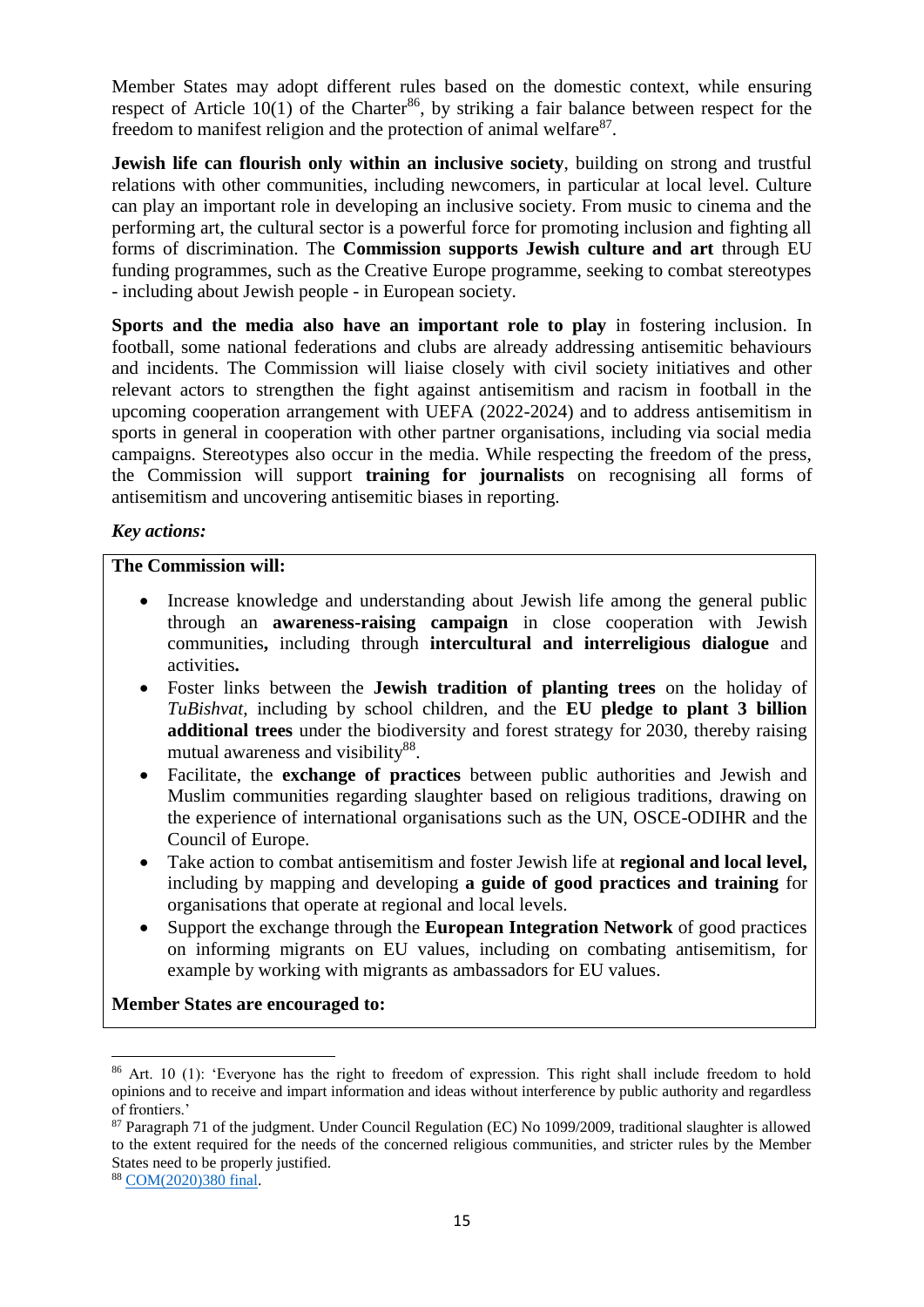- Ensure through **policy and legal measures** that religious groups or communities, including Jews, can live their lives in accordance with their religious and cultural traditions.
- **Raise awareness** among the general public **about Jewish life and traditions**, including by publicly marking days relevant for Jewish people, and by funding projects and conducting campaigns.

## **2.3. Safeguarding Jewish heritage**

Jewish cultural heritage is an integral part of European culture. The extermination of Jewish communities during the Holocaust changed the face of Europe and left many buildings, cemeteries and other Jewish heritage sites unattended or unused. This 'orphaned heritage' is now often in poor condition or in danger of deterioration.

The **European framework for action on cultural heritage**<sup>89</sup> includes a specific measure on Jewish cemeteries in Europe. Europe's cultural heritage, including Jewish heritage, is supported by a range of EU policies, programmes and funding, notably Creative Europe, Horizon Europe, Erasmus+, CERV and cohesion policy funds. The Council of Europe Framework Convention on the Value of Cultural Heritage for Society (Faro Convention)<sup>90</sup> emphasises the important aspects of heritage as they relate to human rights and democracy, and promotes a wider understanding of heritage and its relationship to communities and society<sup>91</sup>. The Terezín Declaration on Holocaust Era Assets and Related Issues<sup>92</sup>, signed by all Member States in 2009<sup>93</sup>, outlines several measures towards restorative justice for the victims of Nazi persecution and their descendants. In the context of Discover $EU^{94}$ , young travellers are encouraged to visit cultural heritage sites to strengthen their awareness of the Europe's cultural heritage.

## *Key actions:*

#### **The Commission will:**

- Invite cities to address the history of their minorities, including Jewish community history, when applying for the title of **European Capital of Culture**.
- Use the **European Heritage Days**, a joint initiative of the Council of Europe and the Commission, to draw attention to Jewish heritage across Europe.
- Pursue the **Jewish digital cultural recovery project<sup>95</sup>**, which aims at developing a comprehensive database of information on Jewish-owned cultural assets that were plundered by the Nazis, collecting good practices and proposing awareness-raising activities.
- Launch a preparatory action on **protecting the Jewish cemeteries of Europe**, capitalising on the results of two previous European Parliament pilot projects<sup>96</sup> on this topic and fostering links between groups interested in the preservation of Jewish

**<sup>.</sup>** <sup>89</sup> [European framework for action on cultural heritage.](https://op.europa.eu/en/publication-detail/-/publication/5a9c3144-80f1-11e9-9f05-01aa75ed71a1)

<sup>&</sup>lt;sup>90</sup> [The Faro Convention](https://www.coe.int/en/web/venice/faro-convention) was adopted by the Committee of Ministers of the Council of Europe on 13 October 2005, opened for signature to Member States on 27 October 2005, and entered into force on 1 June 2011.

<sup>91</sup> [Resolution 2309 \(2019\).](http://assembly.coe.int/nw/xml/XRef/Xref-XML2HTML-en.asp?fileid=28247&lang=en)

<sup>92</sup> Terezín [Declaration 2009.](https://www.mzv.cz/jnp/en/foreign_relations/terezin_declaration/index.html)

<sup>93</sup> See also: A Joint Declaration [of the European Commission and the Czech EU Presidency,](https://www.lootedart.com/web_images/pdf2018/1.1.3%20Joint_Declaration_EU_CZ_final.pdf) signed on 29 June 2009.

<sup>94</sup> https://europa.eu/youth/discovereu\_en

<sup>&</sup>lt;sup>95</sup> The database produced during the phase I of the project is available here: [https://pilot-demo.jdcrp.org](https://pilot-demo.jdcrp.org/)

<sup>96</sup> [https://www.esjf-surveys.org/.](https://www.esjf-surveys.org/)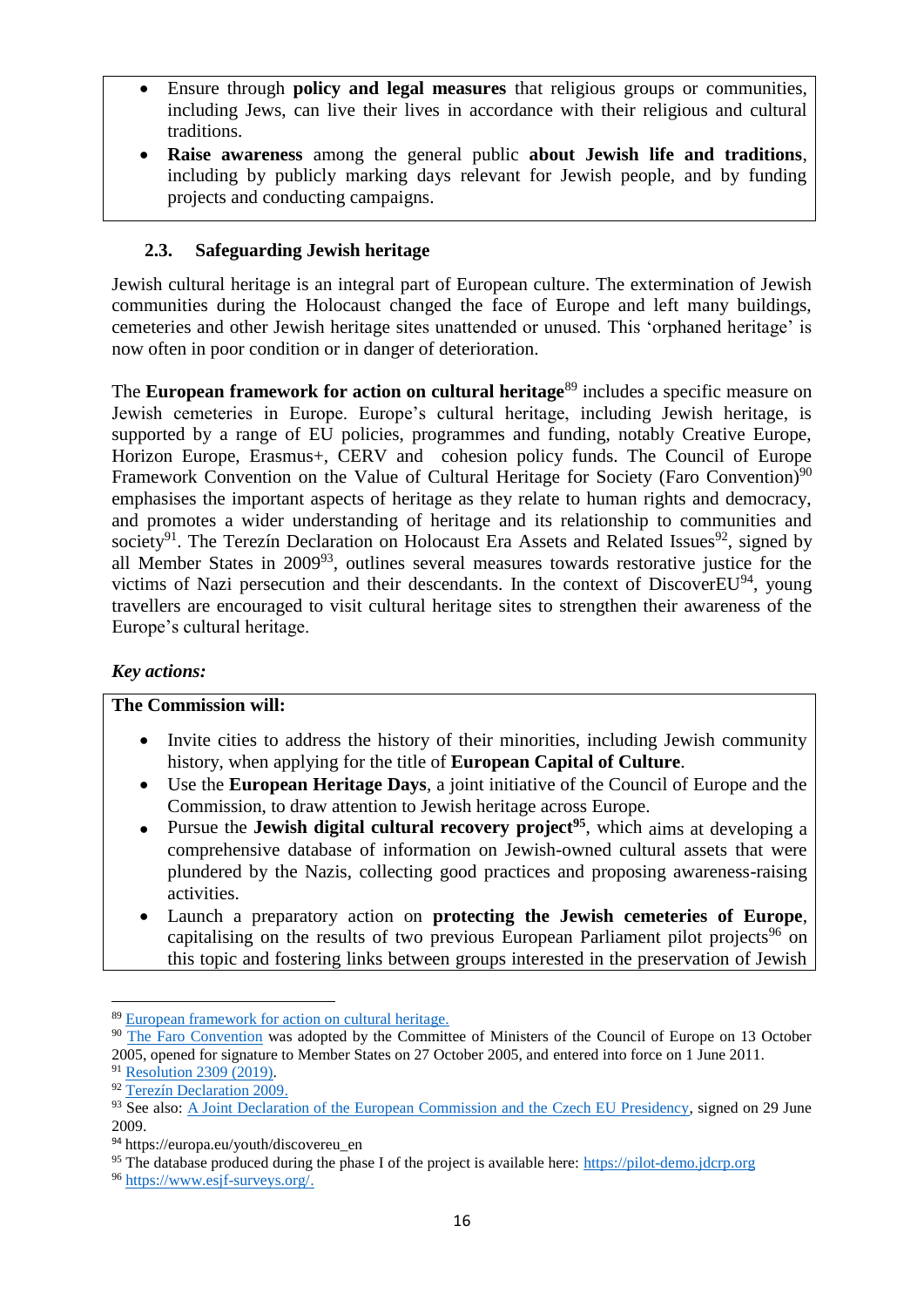burial sites.

 Promote **visits of young people** travelling around Europe to Jewish heritage sites in the context of **DiscoverEU**.

#### **Member States are encouraged to:**

- Encourage and support European Heritage Days, by highlighting **Jewish heritage in the national context,** including inside national museums, state-sponsored festivals and the arts.
- Support the **maintenance and safeguarding of Jewish heritage** under the Faro Convention.
- Use EU funding opportunities, including **the cohesion policy fund**, to safeguard Jewish heritage.
- **Implement the Terezín Declaration** of 2009**.**

## **III. EDUCATION, RESEARCH AND REMEMBRANCE**

*'How wonderful it is that nobody need wait a single moment before starting to improve the world.'* 

### **― Anne Frank**

To shape Europe's future, people need to understand its past. Knowledge about Jewish life and antisemitism in Europe over the centuries and the impact of the Holocaust on the Jewish people and the European continent are essential to understand antisemitism today and prevent such atrocities from ever happening again. **Education and research on Jewish life, antisemitism and the Holocaust** are crucial in this regard and should not only focus on the Holocaust, but also on the Jewish contribution to European society.

The **European Education Area<sup>97</sup>** and the new **European Research Area**<sup>98</sup> communications address issues of inclusion, equality and non-discrimination. The Commission also proposed that equal opportunities be a value shared by Member States in research and innovation, in the context of the upcoming **Pact for Research and Innovation.**

The **Digital education action plan** (2021-2027) focuses on the importance of tackling disinformation and promoting digital literacy in education and training through the development of guidelines for teacher and educators with a view to fostering critical thinking, tolerance and promoting online empowerment. Furthermore, the UNESCO and OSCE/ODIHR have repeatedly called for the promotion of educational programmes in the participating States, including EU Member States, to raise awareness among young people of the value of mutual respect and understanding. UNESCO and OSCE/ODIHR commitments encourage education on antisemitism that ensures a systematic approach, including the development and use of curricula to address contemporary forms of antisemitism<sup>99</sup>.

## **3.1. Education and research on antisemitism and Jewish life**

Every child should learn about Jewish life and antisemitism as an integral part of Europe's history. Education can **strengthen young people's resilience to antisemitic ideas** and ideologies and to all forms of intolerance and discrimination. Opportunities to engage with

 $\overline{a}$ <sup>97</sup> [COM\(2020\) 625 final.](https://eur-lex.europa.eu/legal-content/EN/TXT/?uri=CELEX:52020DC0625)

<sup>98</sup> [COM\(2020\) 628 final.](https://eur-lex.europa.eu/legal-content/EN/TXT/?uri=COM:2020:628:FIN)

<sup>99</sup> ODIHR has developed a collection of resources and programmes to raise awareness about discrimination, hate crimes, antisemitism and other forms of intolerance, including against Muslims, Christians and members of other religions or beliefs. More information on the [OSCE/ODIHR's website.](https://www.osce.org/odihr/tolerance-and-non-discrimination)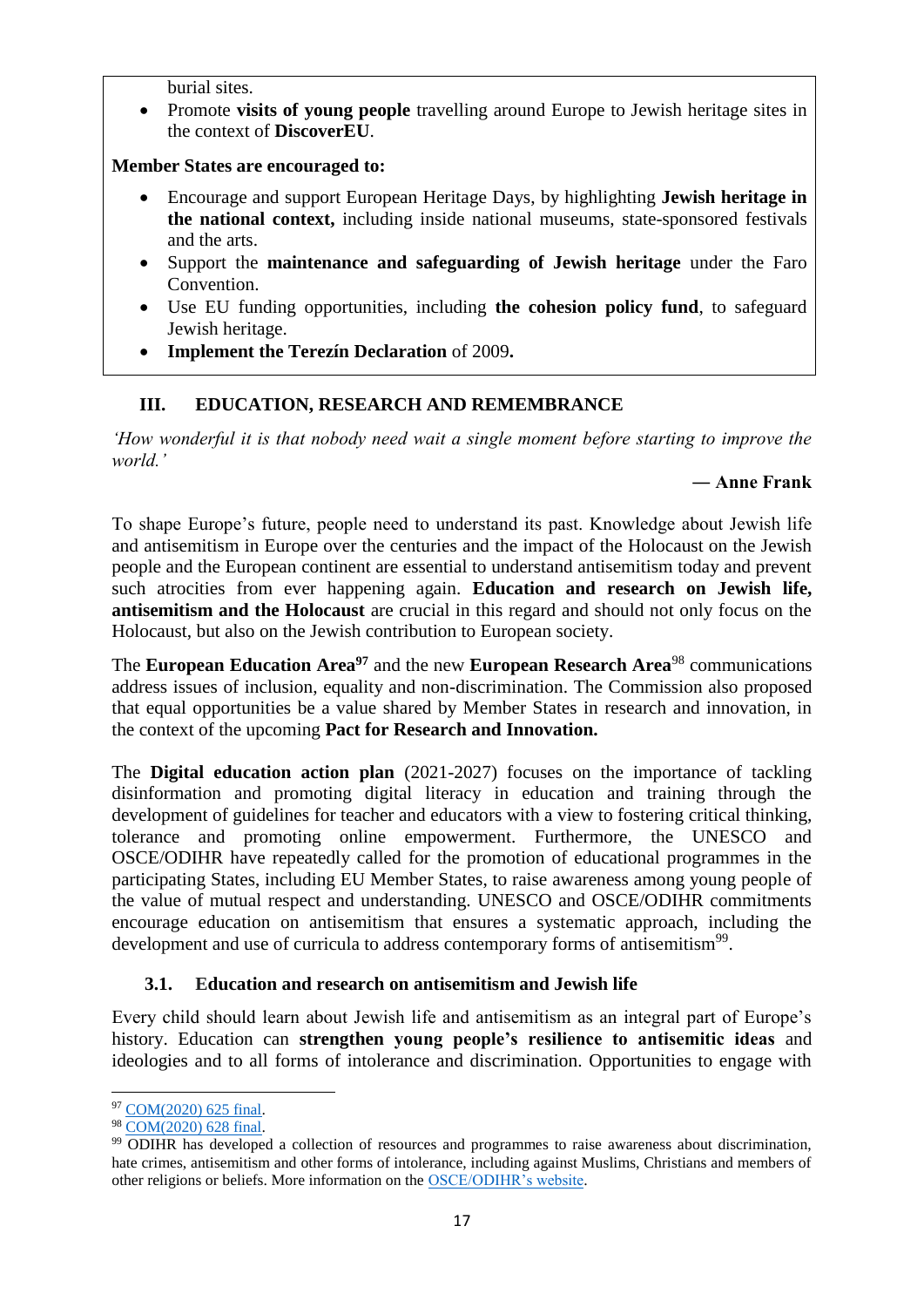Jewish communities and their members as well as with other minorities and religious groups can also foster mutual understanding. The **European Year of Youth 2022** will offer new opportunities in this regard. Schools and campuses must be safe places for all. Teachers should be empowered to address antisemitism, the Holocaust, Jewish life and history, also in multicultural classrooms.

The Commission has been supporting research on antisemitism, Jewish life and the Holocaust through Horizon 2020 and the Europe for Citizens programme, and it will continue to do so under their successors, Horizon Europe<sup>100</sup> and the CERV programmes. However, university chairs on antisemitism and Jewish studies in the EU are only loosely connected. There is no **overarching research hub**. Research efforts on all aspects of antisemitism and Jewish life in Europe should be increased to complement Holocaust research.

The EU has taken the lead in ensuring comparable data on antisemitic experiences and perceptions. The **FRA survey on Jewish people's experiences of antisemitism** will be repeated in 2023 and at regular intervals thereafter. The **Eurobarometer on perceptions of antisemitism** among the general public will be conducted for the second time in 2024 and then every 5 years. To further facilitate evidence based policymaking, more research into antisemitic prejudices among the general population is needed.

## *Key actions:*

**.** 

## **The Commission will:**

- Foster, in cooperation with the Member States and the research community, the creation of a **European research hub on contemporary antisemitism and Jewish life and culture** fostering multidisciplinary research across Europe and fund **research** through Horizon Europe, on various structural forms of racism and xenophobia, taking into account national specificities and intersectionality.
- Support the development of a network of **Young European Ambassadors to promote Holocaust remembrance** in schools, universities and vocational and education training institutions.
- Fund an **EU-wide survey on antisemitic prejudices** in the general population of all Member States, including among young people.
- Support Member States in stepping up their efforts to promote common values and inclusive education and implement the Council Recommendation on promoting common values, inclusive education, and the European dimension of teaching<sup>101</sup> through the new **Working Group on equality and values in education and training,** including on Jewish life and traditions.
- Support activities, through Erasmus+ and the European Solidarity Corps, aimed at promoting European values and combating all forms of discrimination and intolerance, **including antisemitism,** by fostering civic education and youth participation in democratic life.
- Support **educational professionals' training** in cooperation with UNESCO and OSCE-ODIHR, based on their guidance on 'Addressing antisemitism through education', respectively for policymakers and teacher-training institutions.
- Support Member States, through the Technical Support Instrument, in designing and **implementing reforms in schools** aimed at tackling discrimination in general, and antisemitism in particular.

<sup>&</sup>lt;sup>100</sup> For instance, the first calls of Horizon Europe will fund research on various structural forms of racism and xenophobia, taking into account national specificities and intersectionality.

<sup>101</sup> [Council Recommendation \(2018/C 195/01\),](https://eur-lex.europa.eu/legal-content/EN/TXT/?uri=CELEX%3A32018H0607%2801%29) 22 May 2018.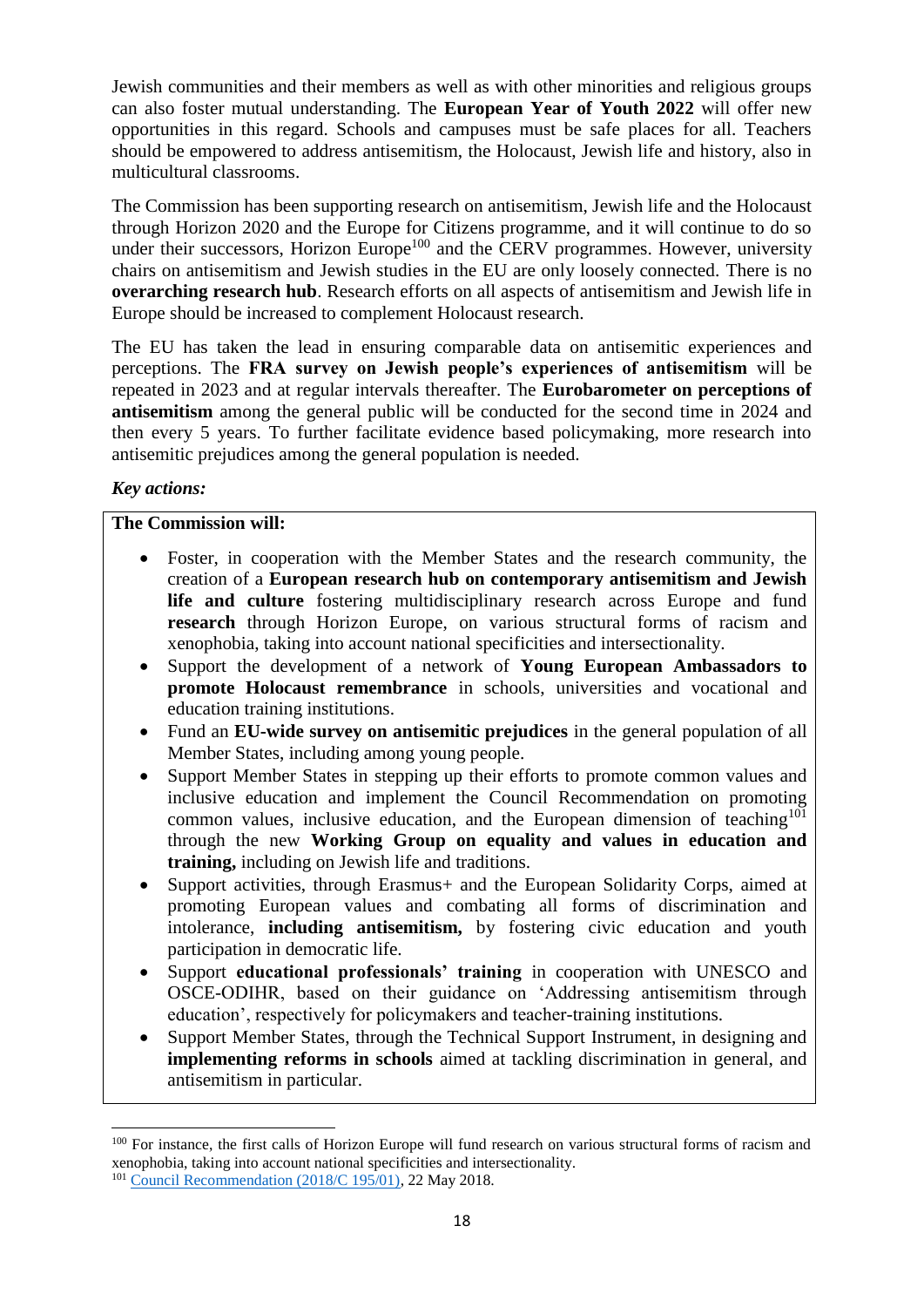#### **Member States are encouraged to:**

- Promote **knowledge of Jewish life, antisemitism and the Holocaust** through education and research, and encourage exchanges with local communities, where possible.
- Report and record incidents of **antisemitic discrimination in schools** and support school directors and teachers in addressing them.

## **3.2. Holocaust education, research and remembrance**

The Holocaust is a defining legacy of European history, during which six million Jewish children, women and men were murdered. While Jews were the priority target of the Nazi regime, other groups were also persecuted, including Roma, persons with disabilities, Slavs, Jehovah's witnesses, LGBTIQ people and political dissidents.

For decades, Holocaust survivors have shared their stories as part of the **remembrance** tradition. Today however, all of the survivors have grown old or passed away. Those who were adults during World War II and had the clearest memories of the Holocaust, are no longer with us. Preserving and honouring their legacy, making sure their stories are not forgotten and are retold accurately, and finding new forms of remembrance are challenges and duties for this generation and future generations of Europeans.

Currently, one European in 20 has never heard of the Holocaust, and less than half of Europeans think it is sufficiently taught in schools<sup>102</sup>. Education and research play a key role in raising awareness of the Holocaust.

Free, open and independent research is a core value of democracies. Research on all aspects of the Holocaust is also important to increase understanding of how the Holocaust was possible in Europe. With EUR  $25$  million  $(2010-2024)^{103}$ , the European Holocaust **Research Infrastructure** (EHRI)<sup>104</sup> - the largest EU-funded research initiative on the Holocaust globally - connects the research community by making available, across Europe and beyond, dispersed sources related to the Holocaust. In this regard, EHRI will expand its research focus on manifestations of antisemitism that led to the Holocaust.

New ways of raising awareness must also be developed, in particular in a local context, where places 'where the Holocaust happened' – from synagogues to Jewish cultural sites, from hiding places to shooting grounds – are often not visible. This can include **a network enabling school students, practitioners and the general public to trace the continuity of Jewish presence in Europe** over the centuries and facilitate local initiatives to visit and restore cultural and memorial sites.

The Commission will also foster **public debate** (online or town hall) on the significance of the Holocaust in a diverse EU and support the creation of a participatory **European Holocaust Monument** in Brussels, linked with pieces of arts in EU capitals.

## *Key actions:*

 $\overline{a}$ 

#### **The Commission will:**

Support, also financially, the **creation of a network of sites 'where the Holocaust** 

<sup>&</sup>lt;sup>102</sup> Two-thirds of Europeans are convinced that commemorating the Holocaust helps ensure that such atrocities will never happen again. [\(CNN Poll: Anti-Semitism in Europe –](https://edition.cnn.com/interactive/2018/11/europe/antisemitism-poll-2018-intl/) A shadow over Europe, 2018.)

<sup>103</sup> EHRI, funded from EU Research & Innovation Framework Programmes, is currently in the process of becoming a long-term European Infrastructure based on joint funding from Member States.

<sup>104</sup> [https://www.ehri-project.eu/.](https://www.ehri-project.eu/)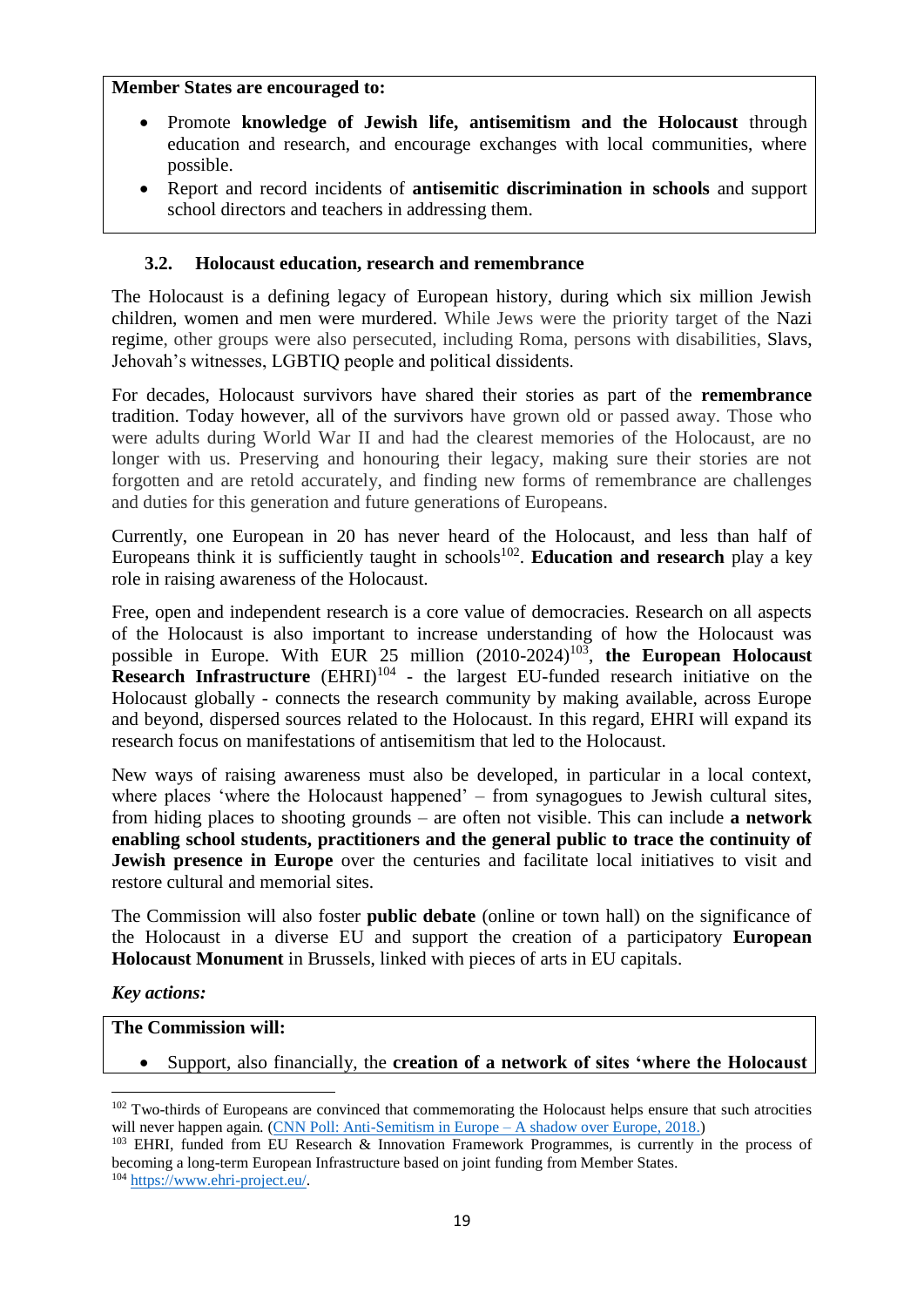**happened'**, in cooperation with local communities.

- Make project **funding available through the Remembrance strand** of the CERV programme to commemorate the Holocaust also through the **digitalisations of archives and testimonies** of Holocaust survivors.
- Continue its presence in and support for **Holocaust commemoration days and events**, at both EU level and national level, in cooperation with the Commission Representations in Member States and EU delegations.

### **Member States are encouraged to:**

- **Commemorate the Holocaust publicly** in close cooperation with the Jewish community, including with the involvement of the national parliaments.
- Ensure that the **universality of the Holocaust is reflected in education** and assess the effectiveness of how it is taught, including in a multi-ethnic and diverse classroom.
- **Become active partners in the implementation of the EHRI infrastructure**, including through financial contributions.

## **3.3. Holocaust denial, distortion and trivialisation**

Manifestations of Holocaust denial, distortion and trivialisation are unfortunately increasing. 53% of Europeans perceive Holocaust denial as being a problem in their country<sup>105</sup>. 62% of Jews have seen or heard non-Jewish people suggest that the Holocaust is a myth or has been exaggerated, at least occasionally<sup>106</sup>. Holocaust denial, distortion and trivialisation are often used to feed hatred against Jewish people and in an attempt to rewrite European and Jewish history. Their corrosive effects for collective historic memory and for the resilience and cohesion of our democratic societies should not be underestimated and need to be specifically addressed. Hate speech relating to the condoning, denial or gross trivialisation of the Holocaust is prohibited under the Framework Decision on combating racism and  $x$ enophobia $^{107}$ .

To educate and raise awareness, the Commission cooperates with the IHRA through its Permanent International Partnership using the IHRA definition of Holocaust denial and  $distortion<sup>108</sup>$ , to combat this phenomenon. An example is the awareness-raising campaign #ProtectTheFacts<sup>109</sup>, which focuses on countering Holocaust distortion. In **partnership with the IHRA and UNESCO,** the Commission will further develop other initiatives based on the 'IHRA recommendation on recognising and Countering Holocaust distortion'<sup>110</sup>.

*Key actions:* 

## **The Commission will:**

- Promote the use of the **IHRA definition of Holocaust denial and distortion** for education and for awareness-raising purposes.
- Develop a **handbook on best practices in fighting Holocaust denial, distortion and trivialisation.**
- Support and strengthen social **media campaigns** together with UNESCO, the IHRA

**<sup>.</sup>** <sup>105</sup> [Eurobarometer 484: Perceptions of antisemitism, January 2019.](https://europa.eu/eurobarometer/surveys/detail/2220)

<sup>106</sup> [Second FRA Survey 2018.](https://fra.europa.eu/sites/default/files/fra_uploads/fra-2018-experiences-and-perceptions-of-antisemitism-survey_en.pdf)

<sup>107</sup> [Council Framework Decision 2008/913/JHA of 28 November 2008.](https://eur-lex.europa.eu/legal-content/EN/ALL/?uri=CELEX%3A32008F0909)

<sup>&</sup>lt;sup>108</sup> IHRA working definition of Holocaust denial and distortion.

<sup>109</sup> [https://ec.europa.eu/newsroom/just/items/700272/default;](https://ec.europa.eu/newsroom/just/items/700272/default) [www.againstholocaustdistortion.org.](https://urldefense.com/v3/__http:/www.againstholocaustdistortion.org__;!!DOxrgLBm!Sml10NGkT0_qOIbfAGeB2JVg6LD3pelofohGuYRciyLR4cXiTP_Dqx3tiKrSsIet0X-gVAU$)

<sup>110</sup> IHRA ['Recommendation on Recognising and Countering Holocaust Distortion'](https://www.holocaustremembrance.com/resources/reports/recognizing-countering-holocaust-distortion-recommendations).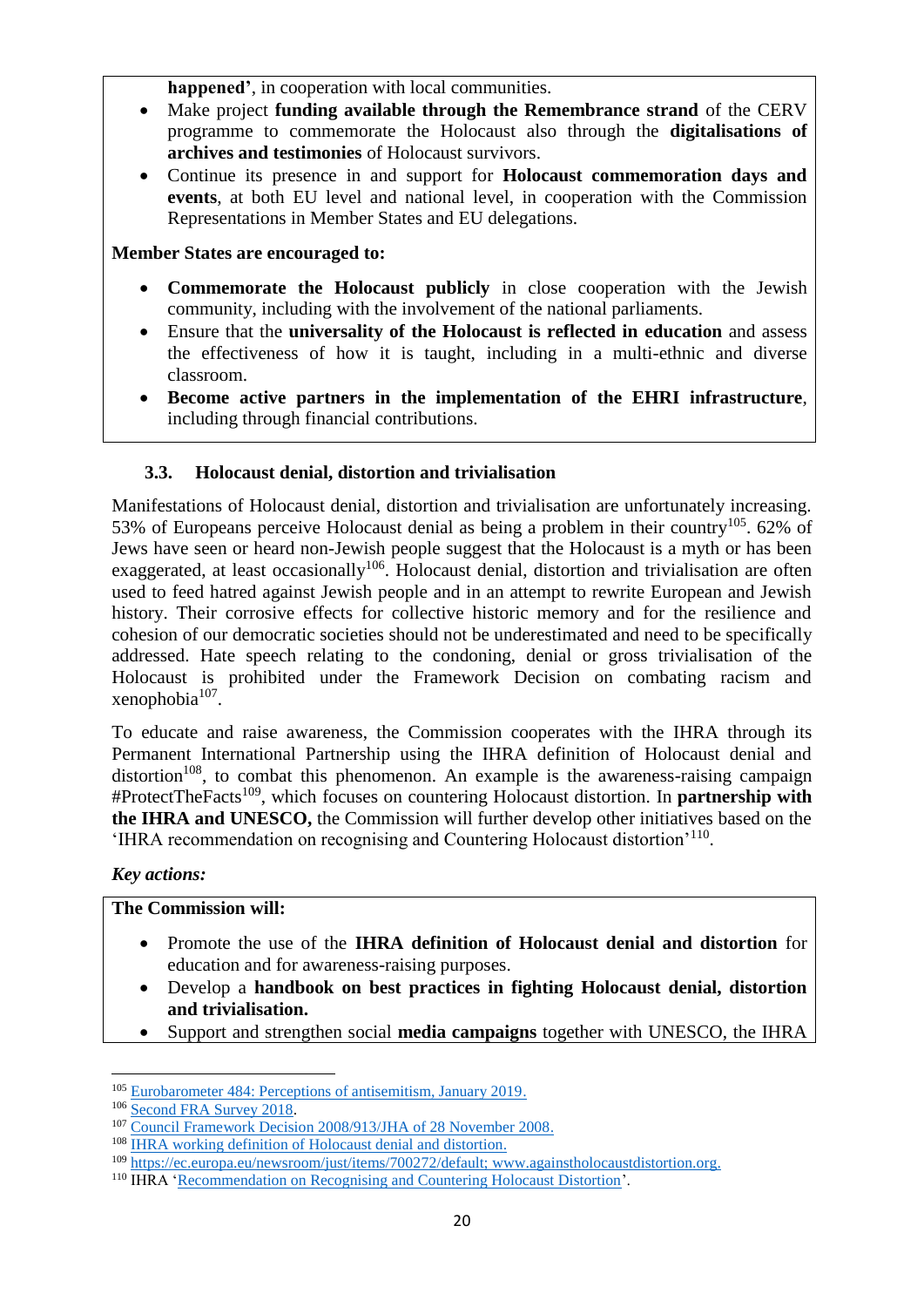and other international partners and civil society groups to raise awareness of Holocaust denial and distortion and actively combat it.

## **Member States are encouraged to:**

 Actively engage in **awareness campaigns against Holocaust denial, distortion and trivialisation.**

## **IV. LEADING THE GLOBAL FIGHT AGAINST ANTISEMITISM**

'*The world as we have created it is a process of our thinking. It cannot be changed without changing our thinking.'*

#### ― **Albert Einstein**

The Jewish population worldwide is estimated to be  $15.2 \text{ million}^{111}$ . Of this, 45% or 6.9 million live in Israel. With about 6 million, the United States is home to the second-largest community of Jewish people. In addition to the 1.5 million Jews in the EU, the remaining Jewish populations live scattered around the globe on all inhabited continents $112$ .

Antisemitic prejudices are widespread across the world. According to the Anti-Defamation League research<sup>113</sup> on attitudes and opinions towards Jews,  $74%$  of people in the Middle East/North Africa region harbour antisemitic attitudes, notwithstanding that some positive signals are also to register, such as the recent normalisation of relations between Israel and a number of countries in the region<sup>114 115</sup>. In Western Europe<sup>116</sup> the figure stands at 24% and in Eastern Europe at 34%, while in the Americas it is 19%, in Asia 22% and in Sub-Saharan Africa 23%. The situation and size of Jewish communities vary considerably between countries. Jews are at risk and experience antisemitic attacks and incidents around the globe. Antisemitic prejudices can also be found in countries without Jewish communities.

In this context, the European Commission reaffirms its firm and unequivocal commitment to the global fight antisemitism. Any form of antisemitism, incitement to hatred or violence is unacceptable and incompatible with the values and aims of the European Union and its Member States. It must be addressed through firm action, both at European and national level. These principles are non-negotiable for the European Commission. In light of the above, mainstreaming the prevention and countering of antisemitism in all its forms and across all policy areas is essential.

## **4.1. Use all instruments to address antisemitism through the EU's external action**

The EU is founded on a strong commitment to promote and protect human rights, democracy and the rule of law worldwide. This commitment underpins the EU's enlargement and neighbourhood policies and its policies towards other non-EU countries, as well as its work in international organisations. All countries should protect the right of everyone, including Jewish people, to have, not have or change their religion or belief, to manifest publicly their

1

<sup>111</sup> [https://www.jewishagency.org/jewish-population-5782/.](https://www.jewishagency.org/jewish-population-5782/)

<sup>112</sup> [World Jewish Population 2019,](https://www.jewishdatabank.org/content/upload/bjdb/2019_World_Jewish_Population_(AJYB,_DellaPergola)_DataBank_Final.pdf) by Sergio DellaPergola, in Arnold Dashefsky and Ira M. Sheskin (eds.), American Jewish Year Book 2019, The Annual Record of the North American Jewish Communities since 1899; [World Jewish Population on Eve of New Year –](https://www.haaretz.com/jewish/.premium-world-jewish-population-on-eve-of-new-year-14-7-million-1.6464812) 14.7 Million, Haaretz.

<sup>113</sup> [https://global100.adl.org/map.](https://global100.adl.org/map)

<sup>114</sup> The United Arab Emirates, Bahrain and Sudan respectively (2020), followed by Morocco (January 2021).

<sup>&</sup>lt;sup>115</sup> The start of the construction of a synagogue in the United Arab Emirates is another good example.

<sup>&</sup>lt;sup>116</sup> It should be noted that in the Anti-Defamation League research, no average data on the EU is included; also, the category 'Western Europe' does not include all EU countries. For data per Member State, see the [website.](https://global100.adl.org/map)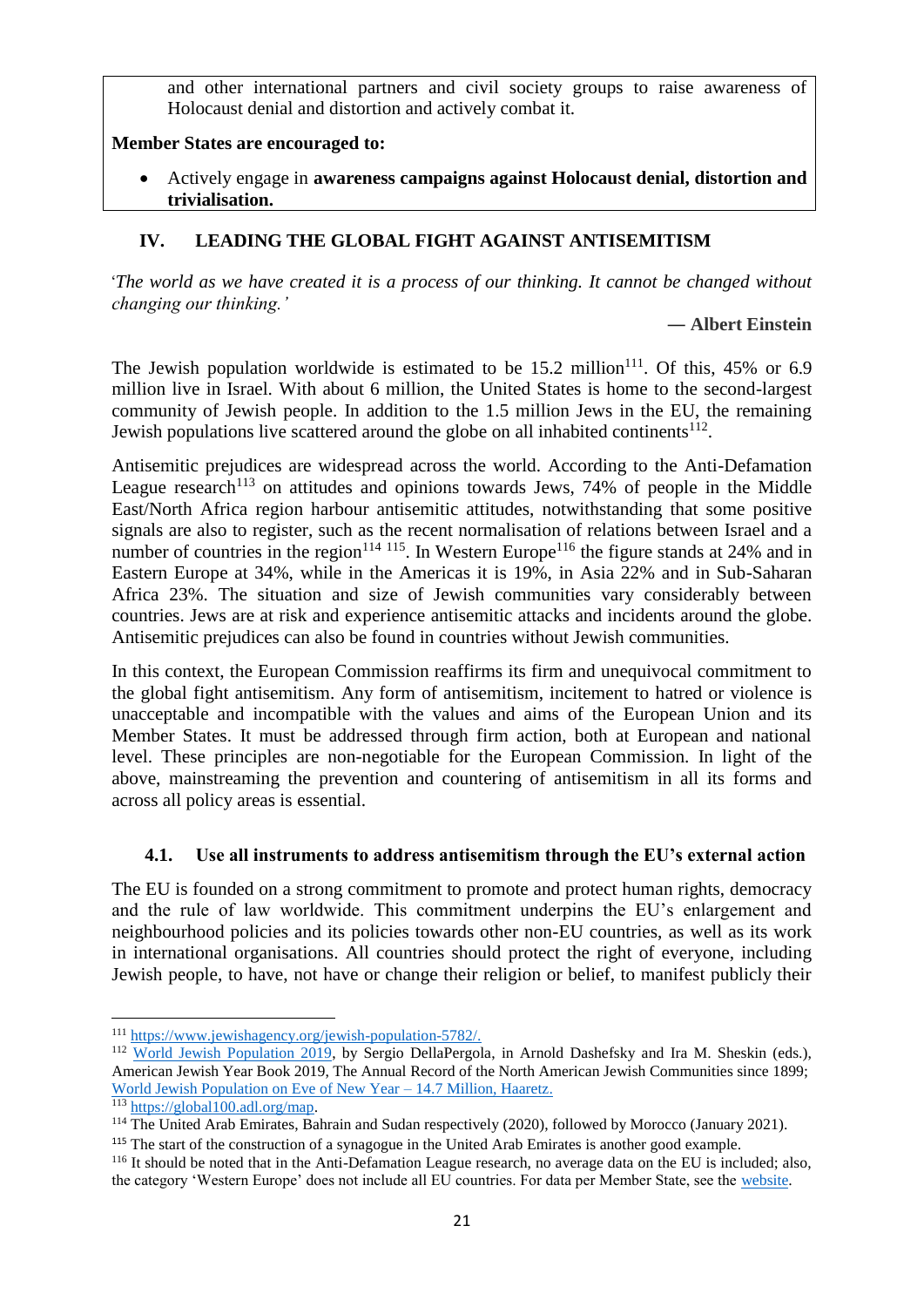religion or belief, and to be free from discrimination, persecution or violence on grounds of religion or belief, or based on their racial or ethnic origin. The 2020-2024 **EU action plan on human rights and democracy** sets the level of ambition and establishes the priorities of the EU and its Member States in this field, in relations with non-EU countries. The **2013 Guidelines on freedom of religion or belief outside the EU**<sup>117</sup> and the **2019 Guidelines on non-discrimination in external action**<sup>118</sup> spell out tools to be used by the EU's external arm to address violations of freedom of religion or belief and combat discrimination, including against Jewish people<sup>119</sup>.

The EU will use **all available tools** to call on partner countries to actively combat antisemitism, taking into account the IHRA definition of antisemitism<sup>120</sup>, in political and human rights dialogues and in its broader cooperation with partner countries. This is supported through thematic and geographic programmes and EU's neighbourhood and enlargement policies, including in the stabilisation and association processes.

The EU will actively cooperate with international organisations, in particular the United Nations, the Council of Europe and the OSCE, as well as with regional organisations<sup>121</sup> in **joint actions to fight discrimination and antisemitism**. The EU will step up actions in the education sector and continue to promote **full compliance of education material with UNESCO standards** of peace, tolerance, coexistence and non-violence, in its cooperation on education with partner countries. Any material that goes against them risks undermining peace and co-existence and has no place in textbooks or classrooms.

The EU Special Representative for Human Rights and the Special Envoy for Freedom of Religion or Belief outside the EU will continue to systematically address antisemitism in their work. In addition, the EU will **strengthen the global cooperation of special envoys and coordinators** on combating antisemitism.

**Israel** is a key partner for the European Union, including in the global fight against antisemitism. The EU will seek to further reinforce the **EU-Israel High-Level Seminar** on combating racism, xenophobia and antisemitism, co-organised annually, with a focus on operational follow-up.

Actions aiming to combat antisemitism can be supported through the **NDICI<sup>122</sup> Global Europe** thematic programme on human rights and democracy initiatives addressing nondiscrimination. The EU will include as part of its training on human rights for staff at delegations and headquarters specific sessions on freedom of religion or belief, including on combating antisemitism.

#### *Key actions:*

**.** 

## **The Commission and the High Representative will:**

 Promote the **fight against** religious and ethnic discrimination, including **antisemitism in political and human rights dialogues** and in broader cooperation

<sup>&</sup>lt;sup>117</sup> https://eeas.europa.eu/sites/default/files/06 hr\_guidelines\_religion\_en.pdf.

<sup>&</sup>lt;sup>118</sup> https://eeas.europa.eu/sites/default/files/11 hr\_guidelines\_external\_action\_en.pdf.

<sup>&</sup>lt;sup>119</sup> In addition, the Commission staff working document on [A Human Rights-Based Approach to Development](https://ec.europa.eu/international-partnerships/system/files/online-170621-eidhr-rba-toolbox-en-a5-lc_en.pdf) guides EU staff on integrating non-discrimination on all grounds in the projects cycle. Adopted on 30.6.2021.

<sup>&</sup>lt;sup>120</sup> [The IHRA definition was also endorsed or adopted](https://www.holocaustremembrance.com/resources/working-definitions-charters/working-definition-antisemitism/adoption-endorsement) by non-EU countries: Albania, Australia, Argentina, Bahrain, Canada, Guatemala, Israel, Moldova, North Macedonia, Serbia, South Korea, United Kingdom, United States, and Uruguay.

<sup>&</sup>lt;sup>121</sup> Including the Organisation of American States, which in June 2021 created the position of a Special Envoy to combat antisemitism) and the Organisation of Islamic Cooperation.

<sup>&</sup>lt;sup>122</sup> Neighbourhood, Development and International Cooperation Instrument.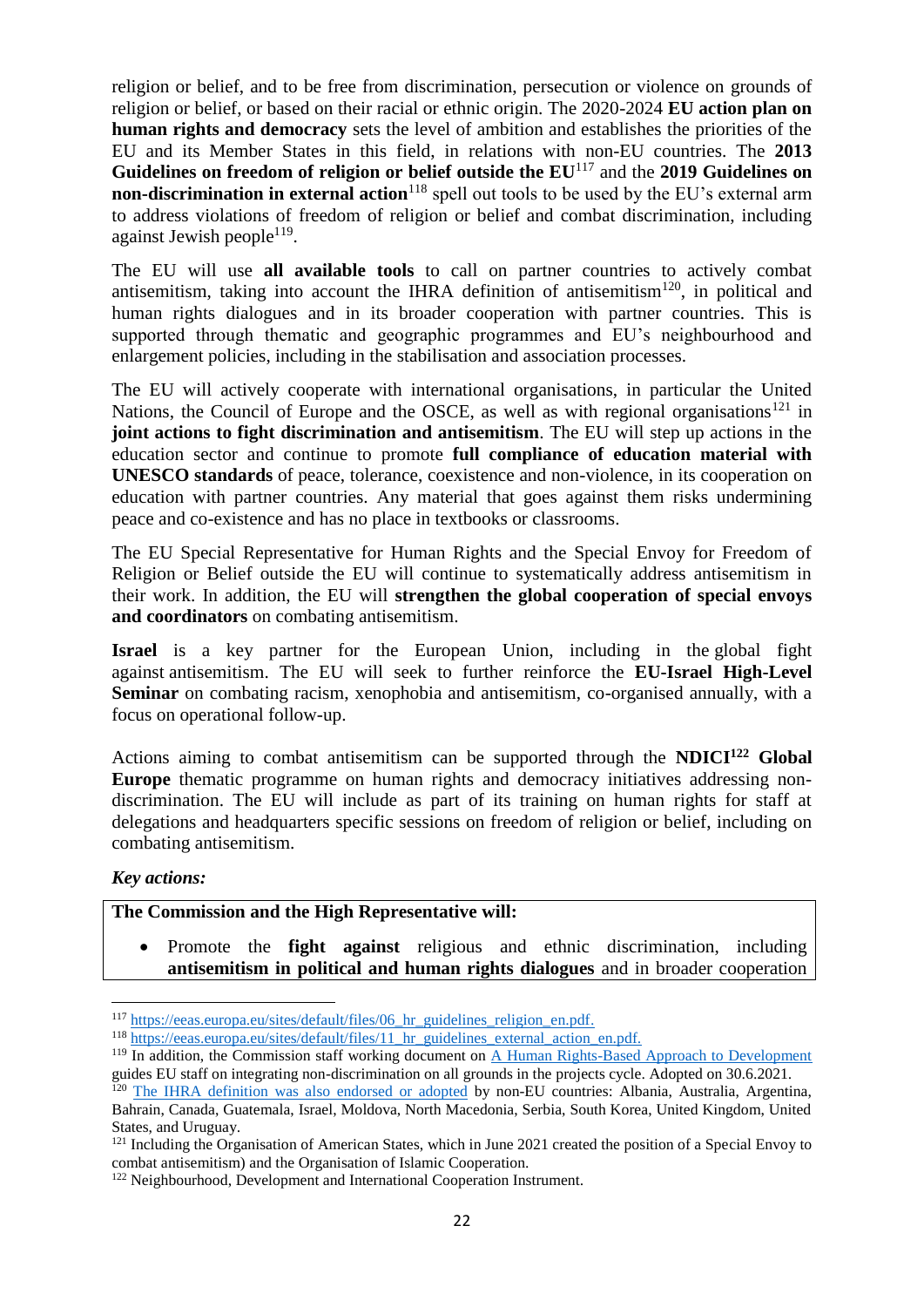with partner countries outside the EU.

- Ensure **training on fundamental rights** and undertaking of intercultural dialogue for relevant actors, including teachers from outside the EU.
- Ensure that **EU external funds,** in compliance with existing measures, **may not be misallocated** to activities that incite hatred and violence, including against Jewish people<sup>123</sup>.
- **Step up engagement in the education sector** to promote full compliance of education material with UNESCO standards of peace, tolerance, coexistence and non-violence, as appropriate.
- Strengthen **engagement with Jewish civil society** and religious organisations to address antisemitic acts and limitations on freedom of religion or belief, through the network of EU delegations and headquarters.
- Consider **new EU-funded projects** in the EU's neighbourhood and beyond to prevent and counter antisemitism and foster Jewish life.
- Encourage the EU delegations to **include reporting of antisemitic incidents in non-EU countries**, in their regular political reporting.
- Reinforce the EU-Israel seminar to further **strengthen EU-Israel cooperation in the fight against antisemitism.**

## **Member States are encouraged to:**

- Closely cooperate at EU level to **jointly address antisemitism** through international organisations.
- Incorporate the **fight against antisemitism into all their human rights strategies** and policies, taking into account the IHRA definition of antisemitism.
- Support **projects and organisations** combating antisemitism and fostering Jewish life worldwide.

## **4.2. Safeguarding Jewish cultural heritage and commemorating the Holocaust**

Jewish cultural heritage is visible in many places in the Middle East, Asia and other places around the world, bearing witness to the historical presence of Jewish communities in those regions. Large parts of this heritage are orphaned as Jewish communities no longer live there. Jewish cultural heritage, like all heritage, is a shared and important expression of cultural diversity and deserves dedicated protection worldwide. The EU together with the Member States has a key role to play in helping local, regional and international partners to **safeguard cultural heritage** through training, skills development and knowledge transfer activities as well as reinforced cooperation<sup>124</sup>. Intercultural and interfaith dialogue will be supported by the EU to reinforce cultural heritage protections through work on shared history and memory, building the basis for communities to live together peacefully in a multicultural context. The EU will continue to promote Holocaust remembrance at international level and to **publicly call out Holocaust denial, distortion and trivialisation** in non-EU countries, including in international fora.

## *Key actions:*

<sup>123</sup> In line with Council Framework Decision 2008/913/JHA of 28 November 2008 on combating certain forms and expressions of racism and xenophobia by means of criminal law, Article 136 of the Financial Regulation, complemented in 2018 by additional operational 'guidelines to prevent incitement to hatred and violence'.

<sup>&</sup>lt;sup>124</sup> The communication [Towards an EU strategy for international cultural relations](https://eur-lex.europa.eu/legal-content/EN/TXT/?uri=JOIN:2016:29:FIN) and the Council Conclusions [on EU strategic approach to cultural heritage in conflicts and crises,](https://www.consilium.europa.eu/media/50557/st09837-en21.pdf) and its dedicated Concept, form the basis of the EU's work.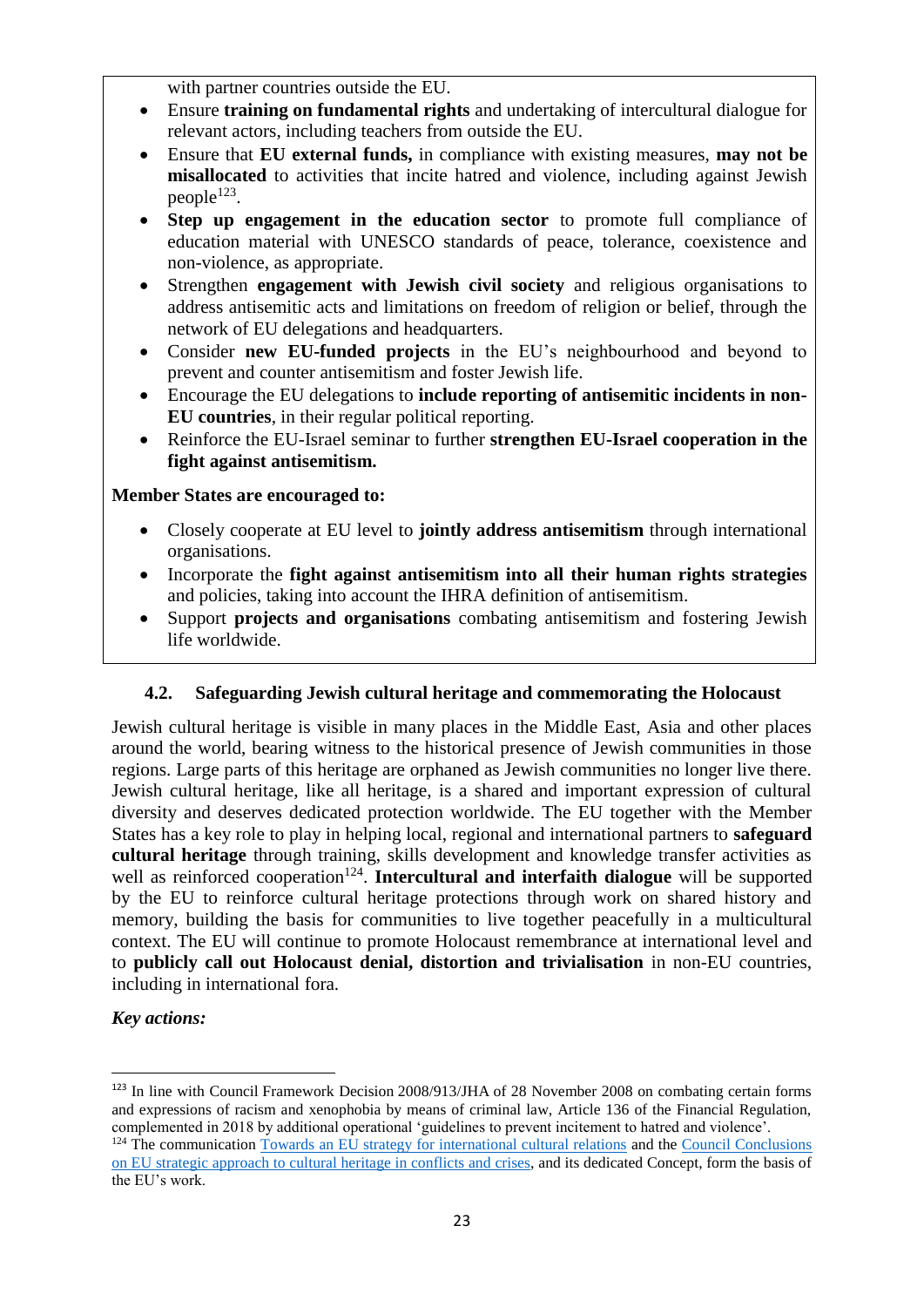## **The Commission and the High Representative will:**

- Promote and support the **safeguarding, rehabilitation, and revitalisation of all heritage,** tangible and intangible, including Jewish heritage, in line with its policies for international cultural relations and cultural heritage.
- Integrate **intercultural and interfaith dialogue in cultural heritage interventions.**
- Seek opportunities to include **maintenance of Jewish heritage** in programming in the neighbourhood and beyond.
- Continue to organise and participate in **high-level events** around the remembrance of Shoah victims (commemorations, Holocaust Remembrance Day).

## **Member States are encouraged to:**

- Contribute, together with the EU in the UN context, to the worldwide **safeguarding of cultural heritage, including Jewish heritage,** in line with the Council Conclusions on EU strategic approach to cultural heritage in conflicts and crises.
- Mark **International Holocaust Remembrance Day** in cooperation with EU delegations, through their embassies in third countries and in international organisations.

# **V. DELIVERING ON THE STRATEGY**

Combating antisemitism in the EU is a shared responsibility; it requires joint efforts and action at every level. EU institutions and agencies, Member States, international organisations, Jewish organisations and communities, and human rights and civil society actors all have a role to play in achieving the strategy's objectives. The Commission invites the European Parliament, the Council and the Member States to work together in implementing this strategy. The Commission calls on the Committee of the Regions and the European Economic and Social Committee to promote dialogue with local and regional authorities and civil society, including social partners, on how to advance towards a European society free of antisemitism.

The Commission will actively support the implementation of the proposed policy measures through various funding opportunities and invites Member States, Jewish organisations and communities, as well the civil society actors, to make use of EU programmes.

The strategy will be implemented over the period 2021-2030. Comprehensive implementation reports will be published in 2024 and 2029. These will be based on the input from Member States, also with regard to the implementation of their national strategies and policies. With the support of the EU Fundamental Rights Agency, these reports will include monitoring of progress at national level, taking into account the commitments made in the Council Declarations on antisemitism of 2018 and 2020.

## **CONCLUSION**

This strategy is our commitment to a future for Jewish life in Europe and beyond. It marks a step change in the Commission's political engagement for a European Union free from antisemitism and any form of discrimination; for an open, inclusive and equal society in the EU. It reflects Europe's commitment to keep the memory of the Holocaust alive, even after the last Holocaust survivors have passed away.

Curbing the age-old scourge of antisemitism must be an enduring effort. As Shoah survivor Primo Levi said *'It happened, therefore it can happen again'.* The dangerous spike in antisemitic attacks is all the reminder needed to show that there can be no let-up in our